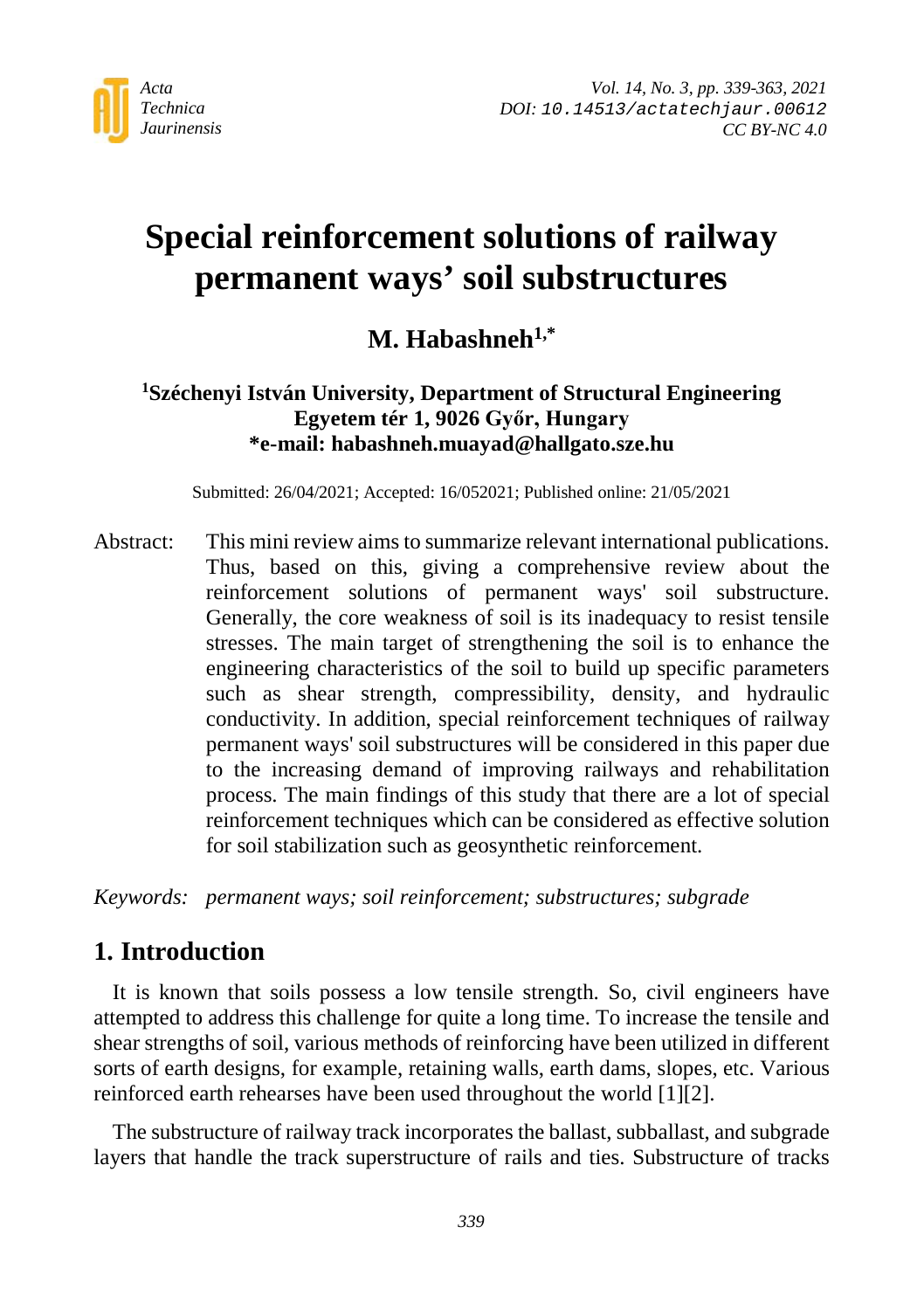affect the stability and performance as well as vehicle dynamics of track superstructure. The fundamental role of the track substructure is to support the applied loads uniformly and without perpetual deformation that might influence the geometry of track. The resulted loads of the railway elements and its transfer way are represented in Fig. 1.



*Figure 1. Load distribution in superstructure [3]*

The performance of the track substructure is depending on the performance and properties of each layer. The track superstructure transfers the load which comes from the wheel from the highest point of the rail, through the ties and into the foundation. The ballast should offer resilient support for the tie. In any case, the development of the tie under singular wheel loads will be resulted in permanent differential settlement. Thus, the rigid support would be resulted in the failure of other track segments. Ballast of open-graded hard rock gives the vital strength. However, when the voids filled with fouling material and moisture, the flexibility is decreased along with the inter-particle contact stress, which leads to relative movement of the ballast particles and settlement of the tie [4][5].

In case of unfavourable conditions, different kinds of subgrade problems could be developed which in turns could lead to failure or iterative maintenance of railway track. The significant causes that might engaged in the development of subgrade problems could be classified mainly into load factor, soil factor, and environmental factor.

Load factor

It is the external factor which might lead to subgrade problem. There are different types of loads which are involved in this context: self-weights of material and repeated dynamic loads. The first one could be the main concern that may cause consolidation settlement or massive shear failure and the second type is defined as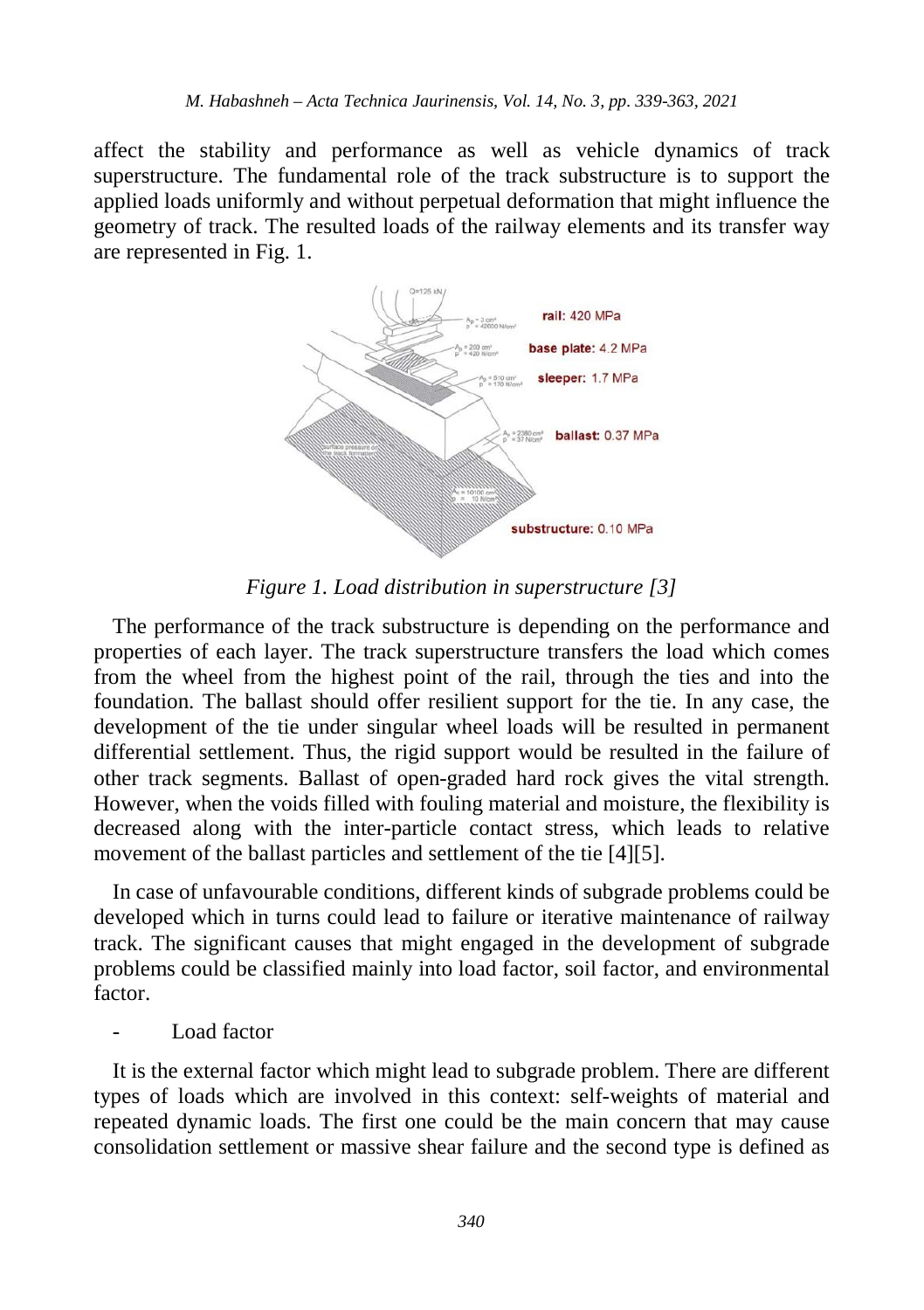the repeated traffic loading which has two features characterize it, the magnitude of the individual wheel load and the number of repetitions [6][7][8].

Soil factor

The impact of soil type on the subgrade is firmly identified with its moisture content and its sensibility to the effects of moisture change. Many soils have no problem if it goes as subgrade depending on its ability of keeping low sufficient moisture content. A significant reason behind why subgrade problems which are regularly connected with fine-grained soils is that this type of soils is generally vulnerable to diminishing in stiffness and strength with increasing water content and do not drain well. In contrast, the performance properties of coarse-grained soils are lesser extent affected by the presence of water, because such soils can drain well so that they typically have low moisture contents.

- Environmental factor

The term environmental factor includes soil moisture and soil temperature. The presence of water in the subgrade can lessen the strength and stiffness of subgrade soils drastically. Additionally, soil temperature is considered as main concern when it causes patterns of freezing and thawing [9][10].

In this study, a comprehensive review of various scientific journal papers about soil substructures special reinforcement techniques. Also, different case studies of railway rehabilitation are considered in this study.

The layout of the rest of this study is coordinated as follows: Section 2 gives an outline of the soil reinforcement. An overview of various methods of soil reinforcement is presented in Section 3. Section 4 illustrate the factors that affecting the soil reinforcement. Reviewing of literature of different scientific papers related to soil reinforcement and railway substructures as well as some case studies which are related to the topic are showed in Section 5. Conclusion, remarks, and future perspective are given in Section 6. Finally, the summary is introduced in Section 7.

## **2. Soil reinforcement**

Generally, soils can be considered as four fundamental sort blends: gravel, sand, clay, and silt. The soil usually has the characteristics of low tensile strength and is exceptionally subject to natural conditions. Thus, the concept of soil reinforcement had been coming out which can be defined as a technique to improve the engineering characteristics of soil, such as shear strength, compressibility, and density. In other word, soil reinforcement can be specified as a method for improving the mechanical properties of the soil like shear, compression, hydraulic conductivity, and density. Therefore, the crucial purposes of reinforcing soil mass could be concluded as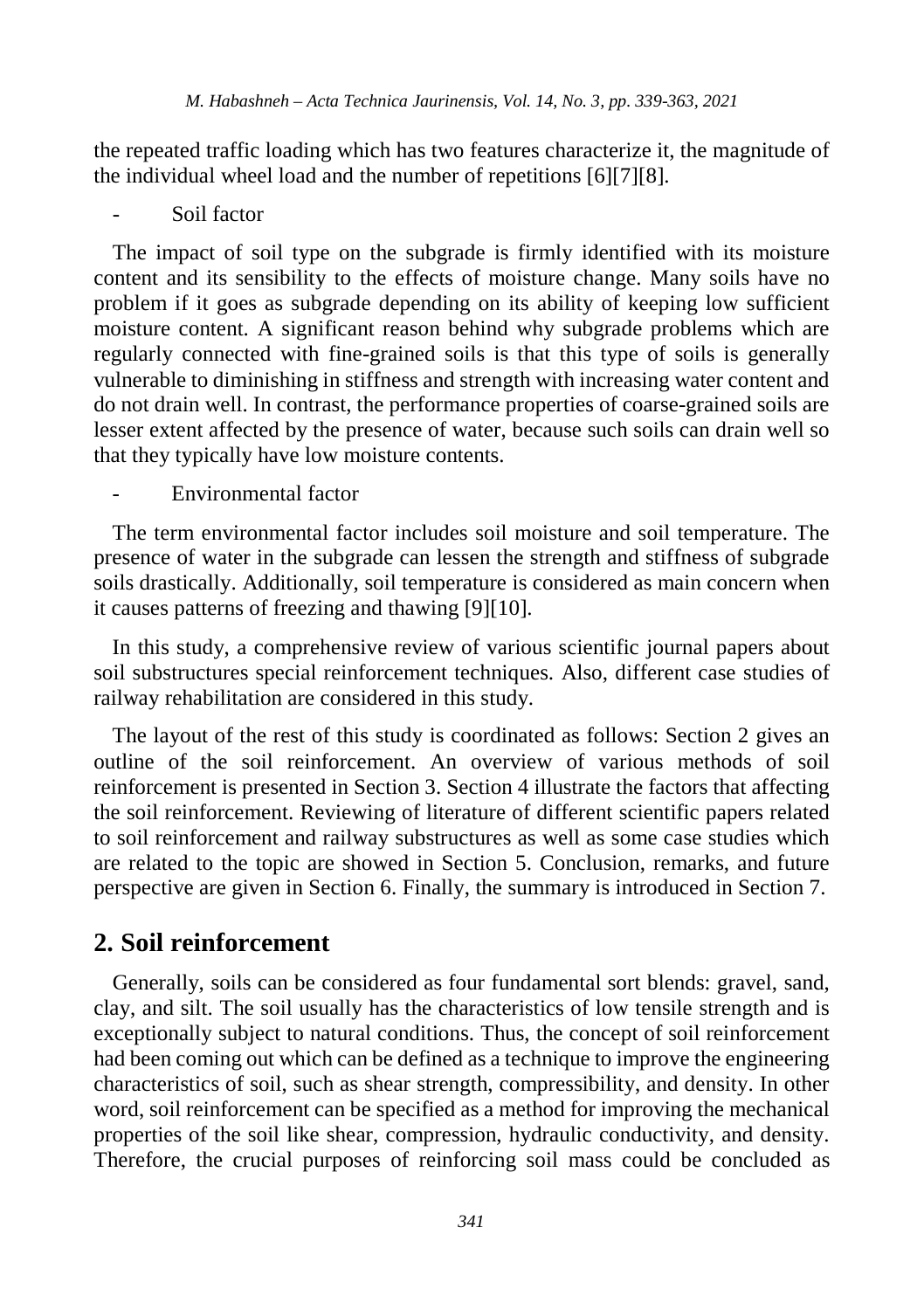improving its stability, bearing capacity, and reducing settlements and deformation. Soil reinforcement can be done by stone columns, root piles or micro-piles, soil nailing and reinforced earth. In other words, soil reinforcement is a technique used to stabilize soil. Essentially, reinforced earth is a composite material comprising of substituting layers of compacted inlay and man-made building up material. The use of reinforcement materials in the soil is resolved as an interaction for improving the characteristics of soil [11][12].

In the following sections, different methods of soil stabilization and reinforcement will be discussed from several aspects such as the benefits of these techniques, general mechanism for applying such methods of reinforcement and its effect on different kinds of soils.

## **3. Methods of soil reinforcement**

During the previous forty years, innovative techniques to improve soil have been reached out to handle soil problems. Several techniques were used for reinforcing the soils to decrease the deformation of soils which undergo applied load. These techniques are viewed as the most practical approaches to improve the conditions of undesirable sites compared to the traditional construction methods. For instance, rope fibers, metal strips, tire shreds, metal bars and geotextiles.

As it was referenced, reinforcement of soil is a technique where characteristic or incorporated added materials are utilized to improve the properties of soils. Various reinforcement techniques are available for stabilizing soils. However, based on reinforcing performance, Fig. 2 presents different methods of soil reinforcement.

#### **3.1. Thermal stabilization**

Soil thermal stabilization has gotten more habitually usage in expanding the bearing limit of foundations of a structure. Researchers and specialists have created and introduced a few techniques of thermal stabilization previously by allow roasting soil segments through boreholes of different depths and diameters [13]. Because of heat treatment of soils, its strength increases fundamentally; this increase relies on the monolithic phase of the heated soil.

#### **3.2. Mechanical stabilization**

In general, diverse particle sizes are added to existing soil for purposes of changing the uniformity degree and grading size. This process raises friction angle magnitude and cohesion. Considering that such method is used prior to a construction phase to avoid the issues that might occur if we perform it during construction.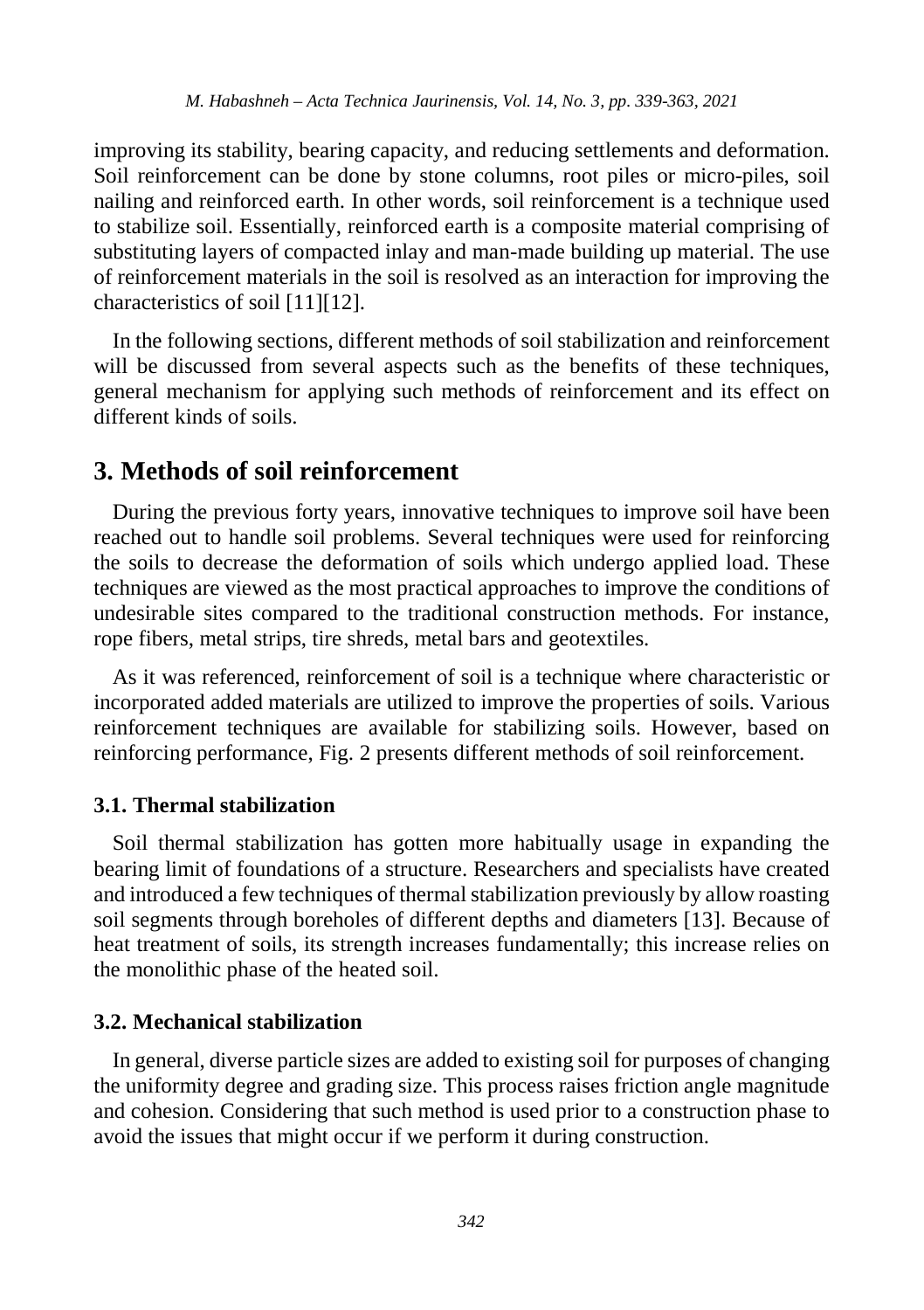

*Figure 2. Different techniques of soil reinforcement*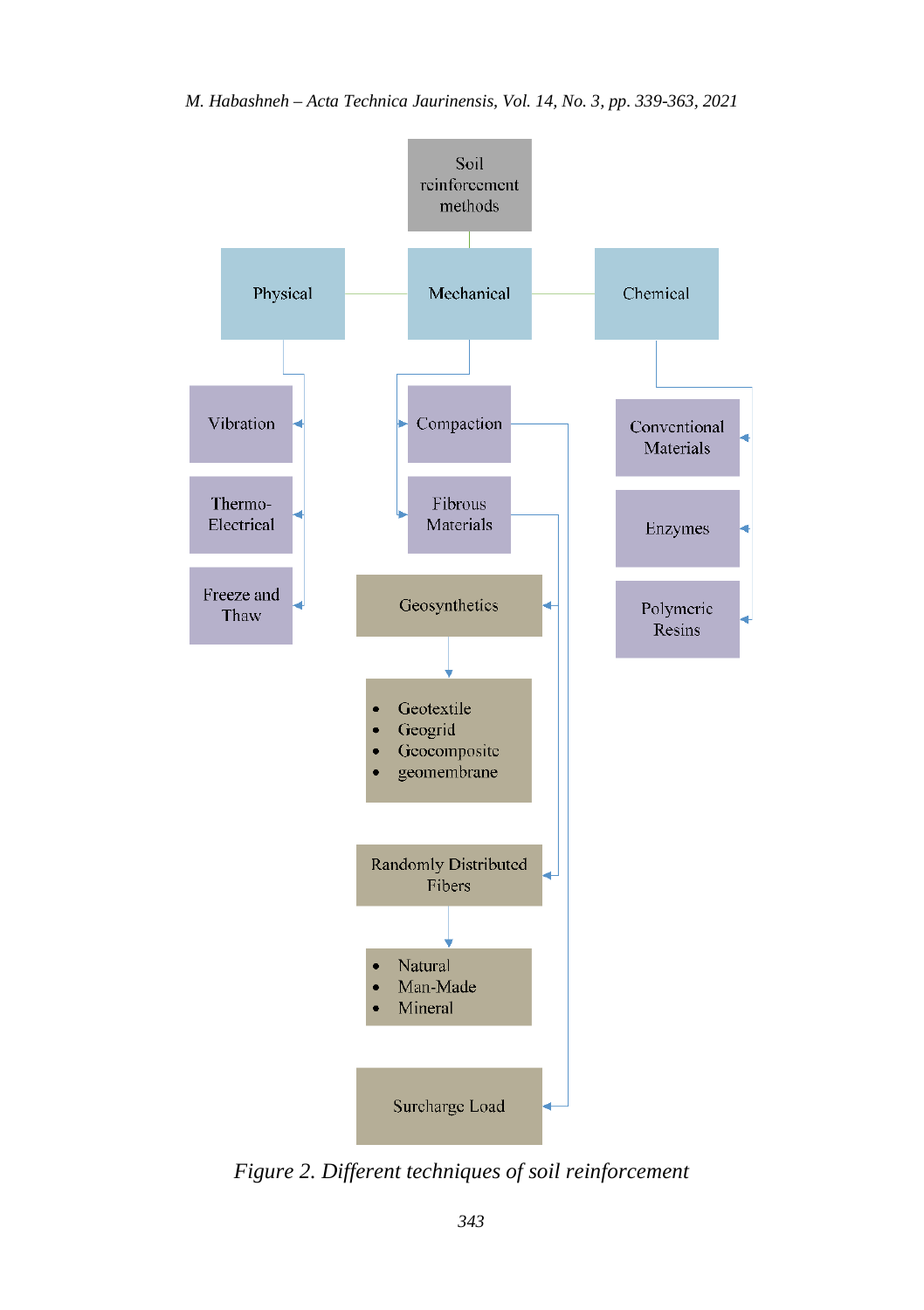## **3.3. Chemical soil reinforcement**

Chemical soil reinforcement has been used broadly applied in last decades in different fields such as foundations and hydraulic constructions. This method of soil reinforcement showed that this technique is truly dependable and in various cases it can be considered as the only method which can be used to strengthen weak soils. Also, it has been utilized to save significant designs and remarkable noteworthy landmarks.

#### **3.4. Geosynthetic reinforcement**

These days, geosynthetics are widely used in geotechnical engineering. Numerous construction projects in the world have not utilized of geosynthetic reinforcement which as a result, these projects have not succeeded. Fig. 3 represents one of geosynthetics reinforcement applications which includes replacing the poor soil with better granular fill combined with the geosynthetics reinforcement.



*Figure 3. Geosynthetic membrane [14]*

## 3.4.1. Geotextile

Geotextile is one type of geosynthetic. These are materials which comprise of synthetic fibers rather normal ones. Geotextiles, a centre member of geosynthetic family, are broadly utilized to improve soil in civil engineering applications. Geotextiles are not a solitary product; they are manufactured by both synthetic and natural fibers with various aspects and its fundamental objective is separation of aggregate.

## 3.4.2. Geogrid

Geogrid is generally produced from polymer materials, which might be woven or sewn from yarns, heat-welded from pieces of material, or delivered by punching a standard opening in sheets of material, at that point extended into a lattice. triaxial geogrids reinforcement example is represented in Fig. 4.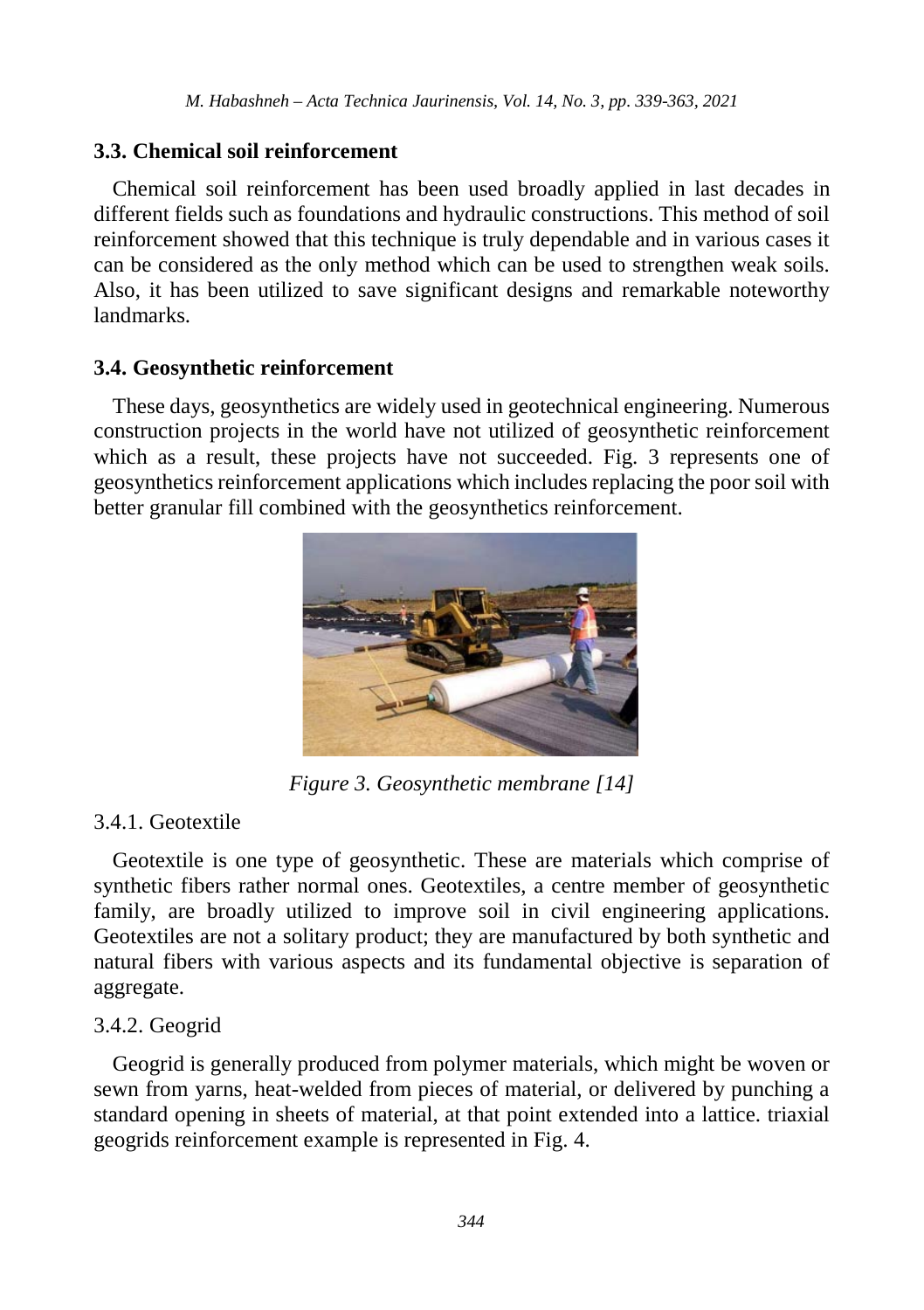

*Figure 4. Geotextile reinforcement [15]*

# 3.4.3. Geocell

Geocell confinement system is cell structure that gave regulation of compacted fill soils. It reduces the settlement by reducing the soil lateral movement. Besides, it is a useful method for increasing the bearing capacity of the soil. Geocells utilized in many engineering applications such as canals, retaining walls, trenches, embankments, and railways with different preparation conditions of reinforced geocell which are shown in Fig. 5.



*Figure 5. Different geocell reinforcement [16]*

# **4. Factors affecting soil reinforcement**

There are some factors which could be considered as crucial factors that affecting the reinforced soil such as the distribution of the reinforcement, the state of the soil and soil density. In this section, these influencing factors will be discussed to see its impact on the performance and behaviour of reinforced soils.

## **4.1. Distribution of reinforcement**

## *- Location*

In general, the failure of structures occurs when the applied stresses are greater than the stresses capacity of the structure. Stresses are falling into two categories of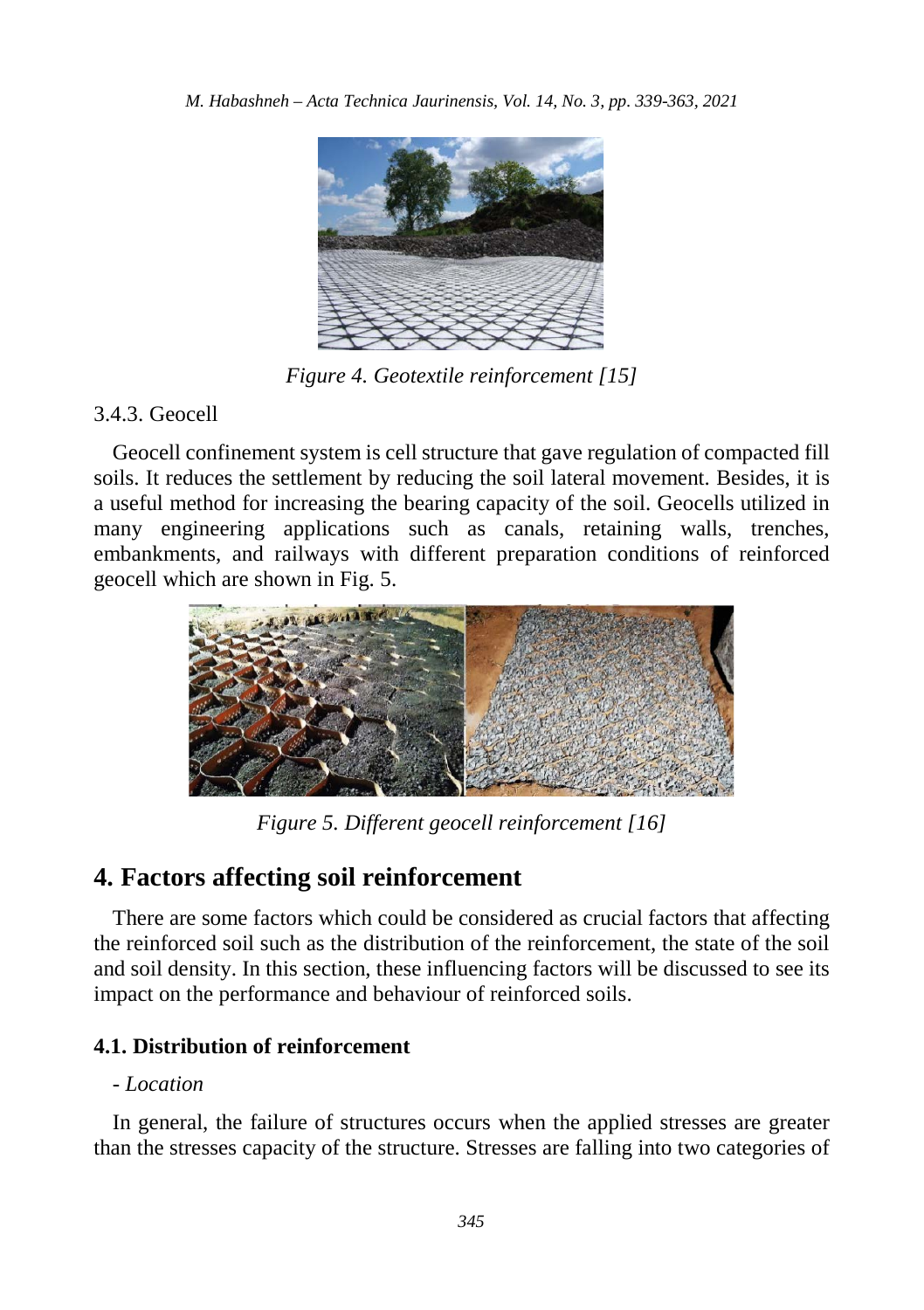which are normal and shear stresses. As a simple definition of these two stresses, we can say that the stress which is perpendicular to a plane is referred as normal stress, while if it parallel to a plane it defined as shear stress and they are anticipated to characterize the strain field. Accordingly, the place of reinforcement is in the tensile region where most deformation occur.

#### *- Orientation*

The vertical spacing between the reinforcement is playing a major role of peak reinforcement load. However, tiny, or huge spacing could result in an aberration from this direct relationship.

## **4.2. State of soil**

## *- Density*

Unique soil states would have various impacts on soil reinforcement, also shifted soils densities directly affect relationships between stress and strain in soil reinforcement.

## *- Overburden*

Overburden pressure has direct effects on the friction angle between soil particles and its reinforcement. In fact, the friction coefficient reduces as overburden pressure rises; thus, the shearing stress peak angle of a granular particles soil also decreases with the increasing in normal stress.

#### *- State of Stress*

In case of reinforced structure, the stress states are dissimilar with growing height. The void ratio diminishes as the height of the soil rises because of increasing in normal stress.

#### *- Degree of Saturation*

An issue which is related to saturated soil is generally fine-grained material and cohesive soils which are sometimes poor in seepage have a powerful stress transforming that might not be prompt. Therefore, to stabilize the soil, there would be an impermanent decrease in shear strength which diminishes the construction rate.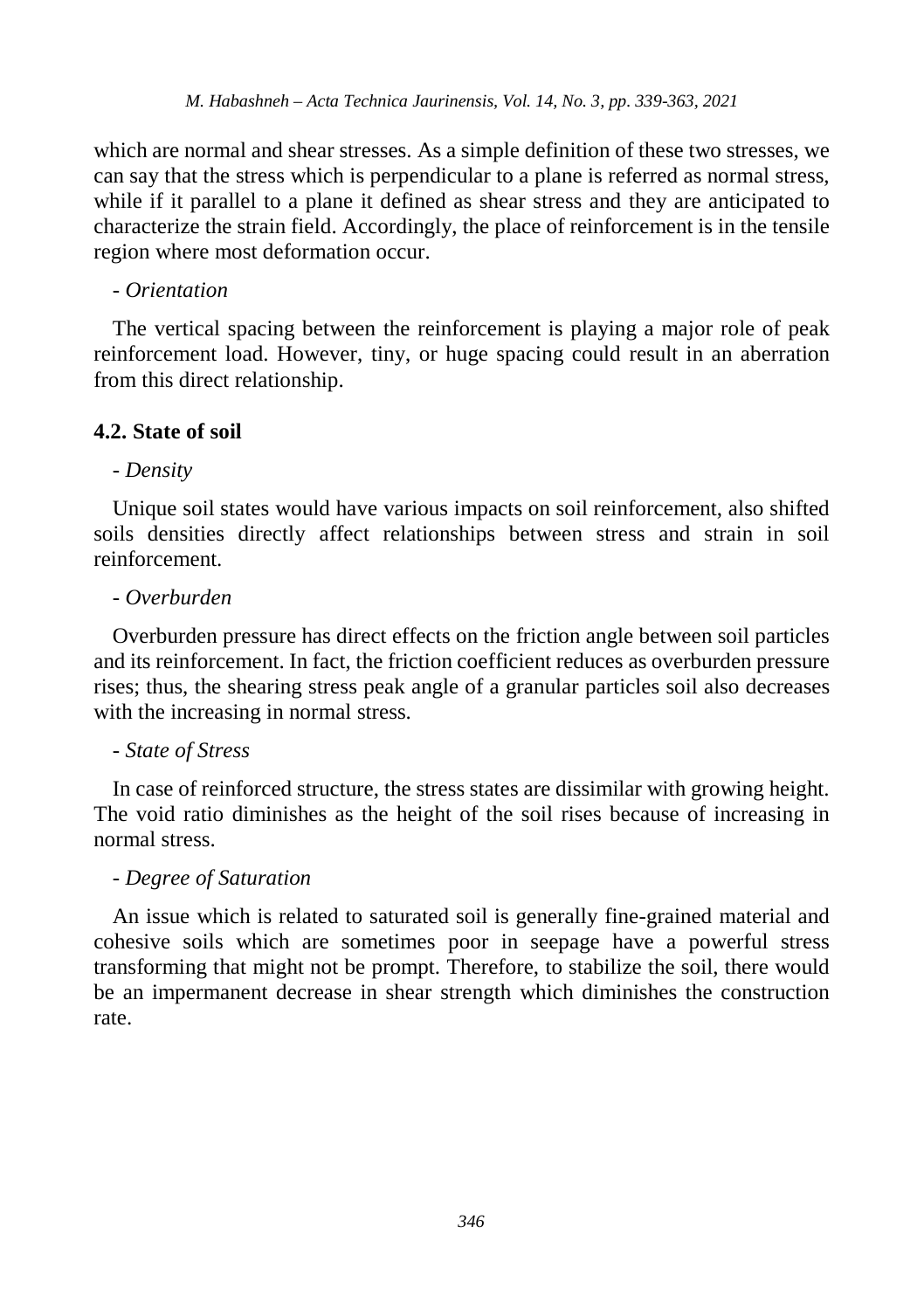# **5. Literature review and case studies**

## **5.1. Literature review**

## 5.1.1. Fibrous material reinforcement

The work depicted in the study of Rowe and Soderman [17] can be considered as a crucial work for amended design procedures of the geotextile reinforced dikes. A technique for assessing the stability of reinforced embankments was discussed in this paper. This methodology kept up the straightforwardness of regular limit equilibrium methods while consolidating the impact of soil-geotextile interaction regarding allowable compatible strain of geotextile. It was showed that this allowable strain might be derived from a design chart and relies on several factors such as geometry and height of embankment, depth of the deposit, and the bed stiffness. The methodology was validated through finite element results which compared with the results of analysis for one benchmark problem. Geosynthetic materials were used extensively in embankments to increase stability. Geosynthetic reinforcement as can be seen in Fig. 6 can be used widely in embankments for purposes of increasing stability.

A study of the resistance to pull-out of geogrid reinforcement had been done by Khalid et al. [19]. Sample's preparation and testing equipment are presented for geosynthetic reinforcements in granular soils. Standard testing equipment was consisting of pull-out boxes which has designed and constructed according to GERL/LTRC-LSU. The study obtained that there were considerable differences in direct shear or pull-out tests used in experimental models of soil-geosynthetic interaction mechanism and performance evaluation of geosynthetics properties. Based on their study, we can sum up the results of their work as:

- the peak pull-out load decreases by the effect of side frictions of the walls, sleeve length and increased thickness of soil.
- In general, the peak pull-out load increases by increasing of densities and confinement which resulted in increasing of passive resistance.



*Figure 6. Reinforcement method of embankment [18]*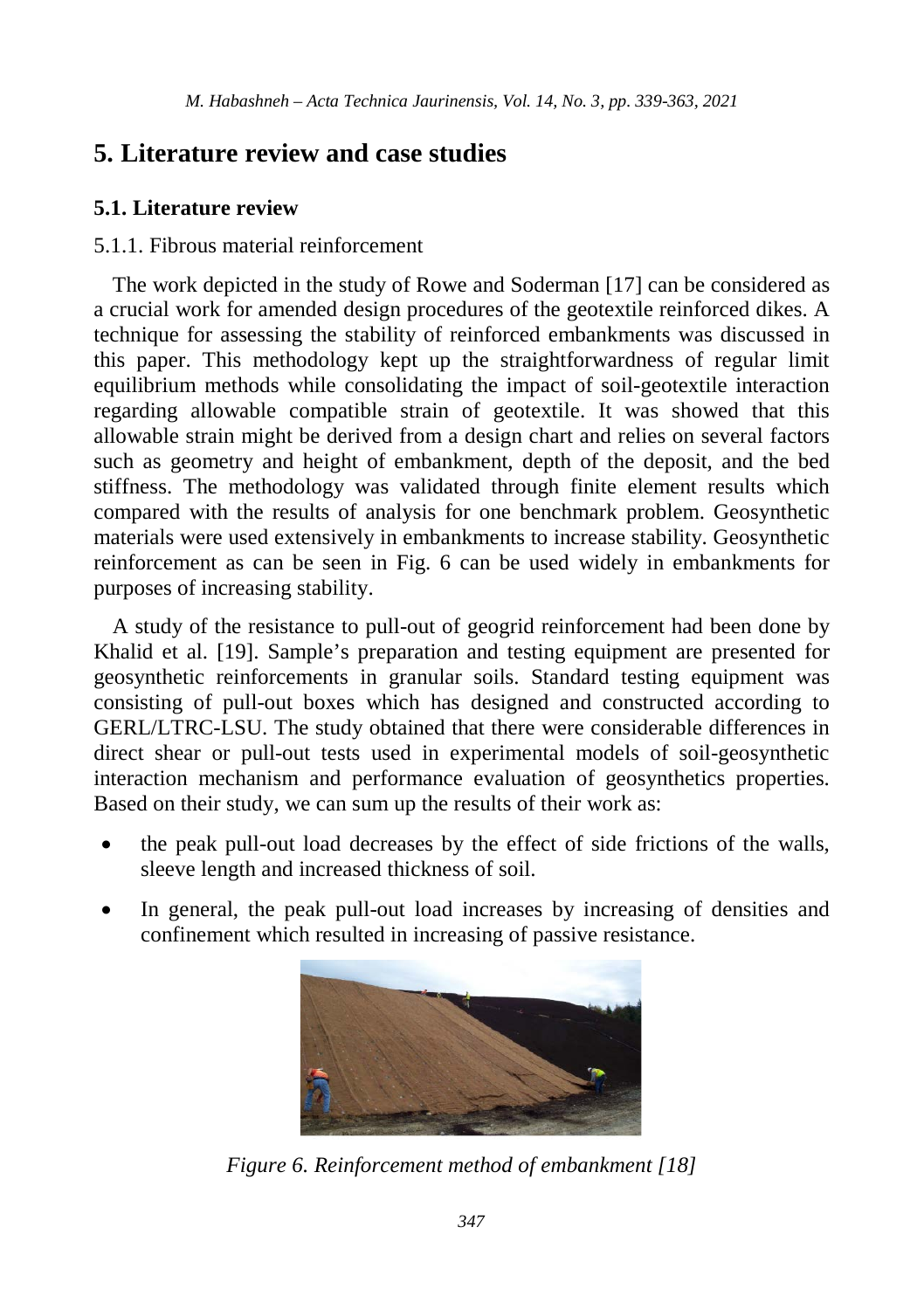A geosynthetic wall case has been studied by Allen and Bathurst [20] to find the loads in reinforced soil by estimation of strain then convert these data to load through reinforcement material stiffness. The paper summed up these assessed loads, depicted general patterns in the information, and compared those reinforcement loads to apply to wall case histories. It was discovered that reinforcement loads got from strain estimations are, all in all, lower than would be anticipated dependent on current limit equilibrium design techniques that utilization traditional earth pressure theory. This methodology would assist with lessening design traditionalism and would be steady with the way of thinking of forestalling failure of a significant part of the reinforced soil. When the soil has been failed, the wall has been failed also. Uncertainties in the estimation esteems were assessed in the figuring of the loads assessed from estimated strains in contrast with anticipated loads utilizing current design methodologies.

By considering that assessment, it was resolved that the contrasts among estimated and anticipated qualities were huge, both regarding consistency of the expectation and the propensity of the current design methods to considerably overestimate reinforcement loads, justifying re-assessment of the current methods utilized for predicting of reinforcement loads in walls. The authors had also suggested that it would be imperative to evaluate the impacts of toe restriction and facing stiffness on reinforcement loads, just as the impacts of reinforcement stiffness to gauge the reinforcement loads even more precisely of geosynthetic walls as well as their distribution. Hejazi et al. [21] presented a study which aimed to make a review about soil reinforcement by using various kinds of fibers. In addition, a discussion about models used for short composite fibers had been considered.

Natural and synthetic fibers that had been yet utilized to reinforce soil were examined. The importance of using fibers as a soil reinforcement technique was discussed. From the study, it could be noticed that there are several factors that helps in increasing strength and stiffness of soils which could be summed as sand characteristics, test condition and fiber characteristics. Several tests had been performed to approve that shear strength increase when the soil is mixed with discrete fibers. Fiber incorporations likewise hinder the compaction cycle, causing a decrease in the most extreme dry density of reinforced samples with expanding fiber content. It is reported that the mechanism of load transformation still not well understood in case of clayey soils, thus further research required to get better understanding of fibers effect on such kinds of soils. The authors mentioned three significant executive issues engaged with composite soil production which were: clustering and balling of fibers, lack of scientific standards and adhesion between soil and fibers. The technical advantages of soil reinforcement by fibers that were mentioned are: rising hydraulic conductivity, decreasing thermal conductivity, preventing tensile cracks from occurrence, and decreasing the total weight of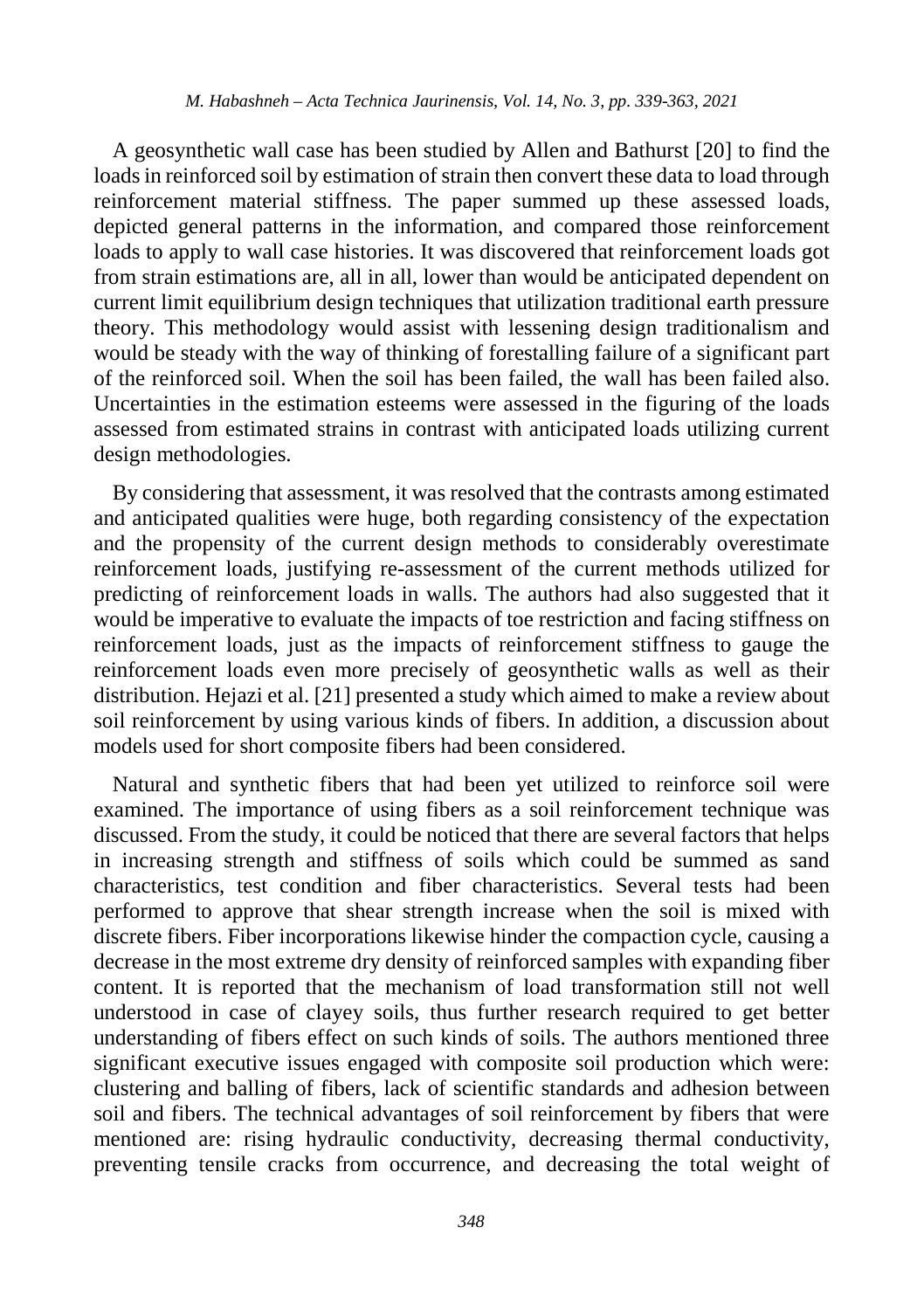structure materials. Fig. 7 shows the impact of Polypropylene fiber inclusions which can be observed while implementing triaxial tests.



*Figure 7. Specimen deformation shape for unreinforced specimen – left and reinforced specimen – right [21]*

For purposes of investigating the impact of freeze–thaw on the strength characteristics of geotextile reinforced soil by performing Unconsolidated Undrained (UU) triaxial compressive tests. Ghazavi and Mahya [22] worked on clayey soil with geotextile reinforcement layer which was compacted and tested in the laboratory by applying freeze–thaw cycles. It was found that for unreinforced soil, the triaxial compressive strength decreased as the number of cycles increased. On the other hand, for the reinforced soil samples, exhibited better strength and performance. Additionally, the impact of freeze–thaw cycles on the variations of resilient modulus and cohesion of the soil can be reduced by reinforcement.

A glance at flow rehearses, late advances, momentum research regions, and recommend future headings for the utilization of geosynthetics as reinforcement materials in asphalt frameworks was presented by Perkins et al. [23]. The importance of using geosynthetics as reinforcement of subgrade and their applications fields and purposes was discussed widely in their study. The work which presented in this study would prompt precise design techniques, yet simultaneous with the author's advancement on these turns of events. In addition, geosynthetics ought to be seen as another asphalt material used to impact things such as cracking and rutting.

A methodology was introduced in the study which was done by Leshchinsky and Ralph [24] for stability design and analysis of geosynthetic soil reinforcement. The methodology included external analysis and internal analysis as well. The internal stability analysis depends on variational restricting equilibrium and fulfils all requirements of equilibrium. Two tensile resistance of reinforcement inclination were examined. The orthogonal to radius which defines the geosynthetic sheet and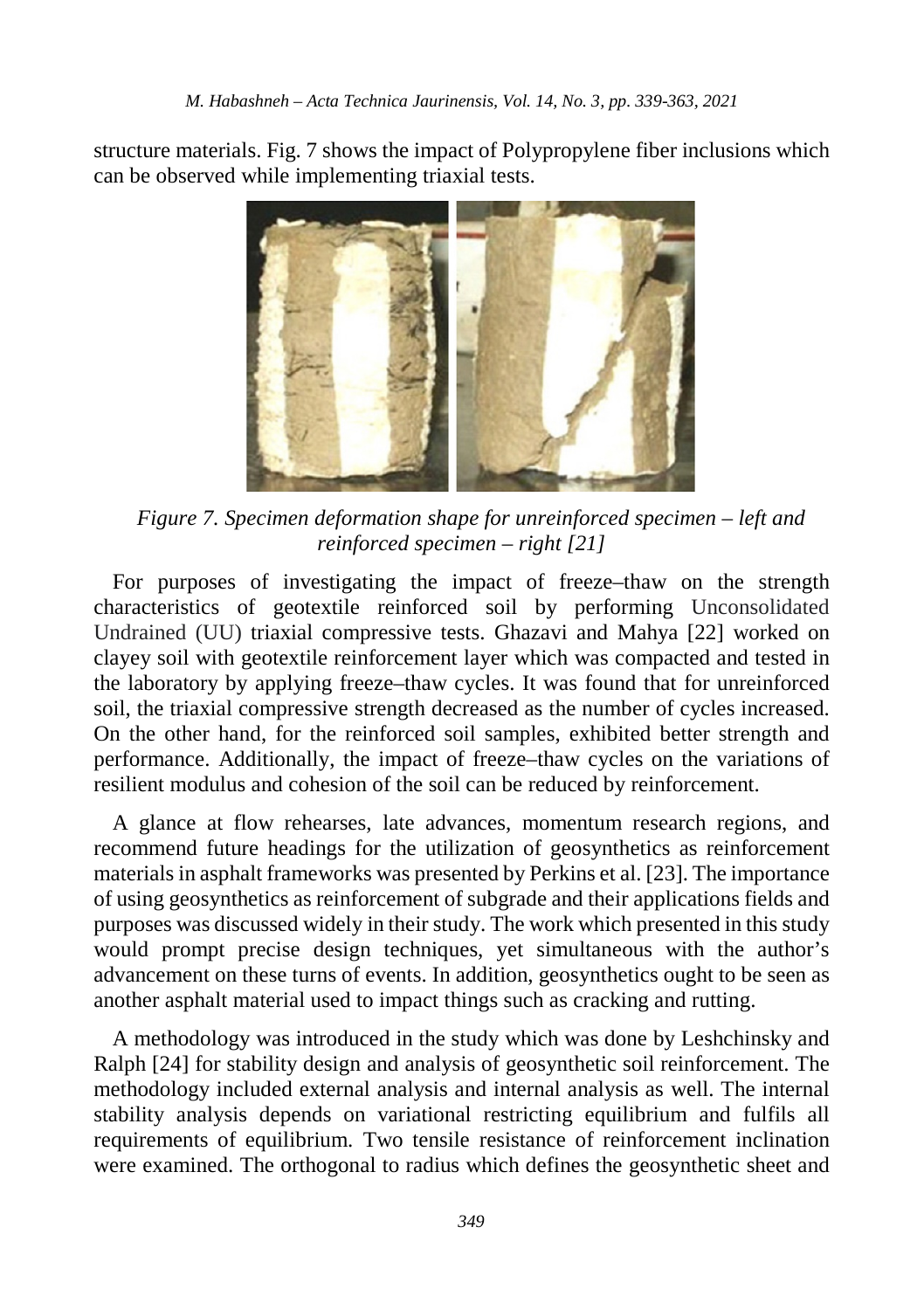the horizontal which implying the as installed position. The results of both analysis (internal and external) were introduced in a form of design charts that can be used to determine tensile resistance and the profile of reinforcing sheets.

The study which had been done by Brian and Benjamin [25] came out because of upgrades in geosynthetic properties and manufacture methods. The utilization of geosynthetic in soil is expanding and improving. In fact, coastal structures of geosynthetic have accomplished progressed stage regarding applications and proficiency. However, others still actually need specifications and design details based on scientific basis. Subsequently proceeded with test works for better understanding of these geosynthetic coastal structures such as its modes of failure, hydraulic performance, and its stability. Based on this information, this paper came out to review the applications of geosynthetics in soil stabilization, its historical developments, and the techniques of coastal areas protection by introducing significant empirical research data as well as showing the difficulties in the using of geosynthetics in the field of soil stabilization. Laboratory creep test set-up of geosynthetics is shown in Fig. 8.



*Figure 8. Typical creep set-up of geosynthetics [25]*

Venkateswarlu and Hegde [16] presented in their study an investigation of isolation efficiency of geocell reinforced bed which is filled with various materials by several block resonance tests. For testing and experimental purposes, a novel polymeric alloy was used. Different infill cases were considered for testing such as: geocell reinforced sand, geocell reinforced slag, geocell reinforced aggregate, geocell reinforced silty sand, and unreinforced infill. Because of geocell, screening effectiveness of foundation bed has been improved regardless of type of infill material. The greatest isolation proficiency was noted within aggregate presence,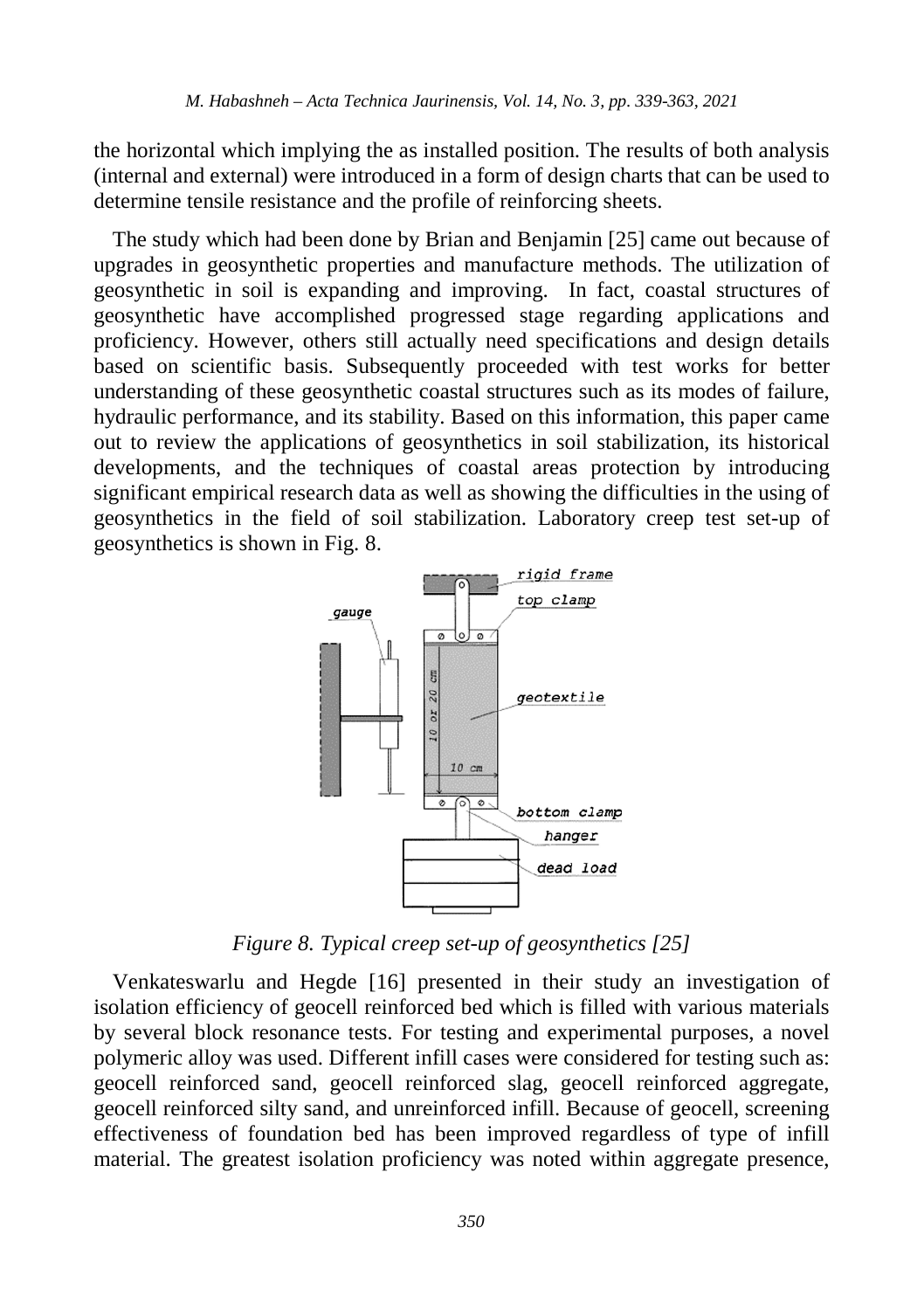among the other infill materials. From the logical investigation, a huge improvement in damping proportion of the foundation bed was seen in the sight of geocell reinforcement also. Field vibration test preparation is shown in Fig. 9.

Using fibers for reinforcing soils considered as ease, proficient and low-cost technique especially in case of recycled fibers usage. Thus, Valipour et al. [26] investigated the impact of using recycled fibers on improving the engineering characteristics of clay soils. The method of this study involved a progression of direct shear tests, unconfined compression and compaction were performed on correctly arranged composite clay soils. In general, 5 mm length of fibers showed better enhancement of clay soils. The results of laboratory tests indicated that the sample ductility increased while the fibers content increased. Thus, higher strength until reaches the optimum content of fibers. Besides, the inclusion of fiber was powerful in increasing cohesion. An example of fibers is shown in Fig. 10 which represents glass fibers.



*Figure 9. Test setup [16]*



*Figure 10. Recycled glass fibers [26]*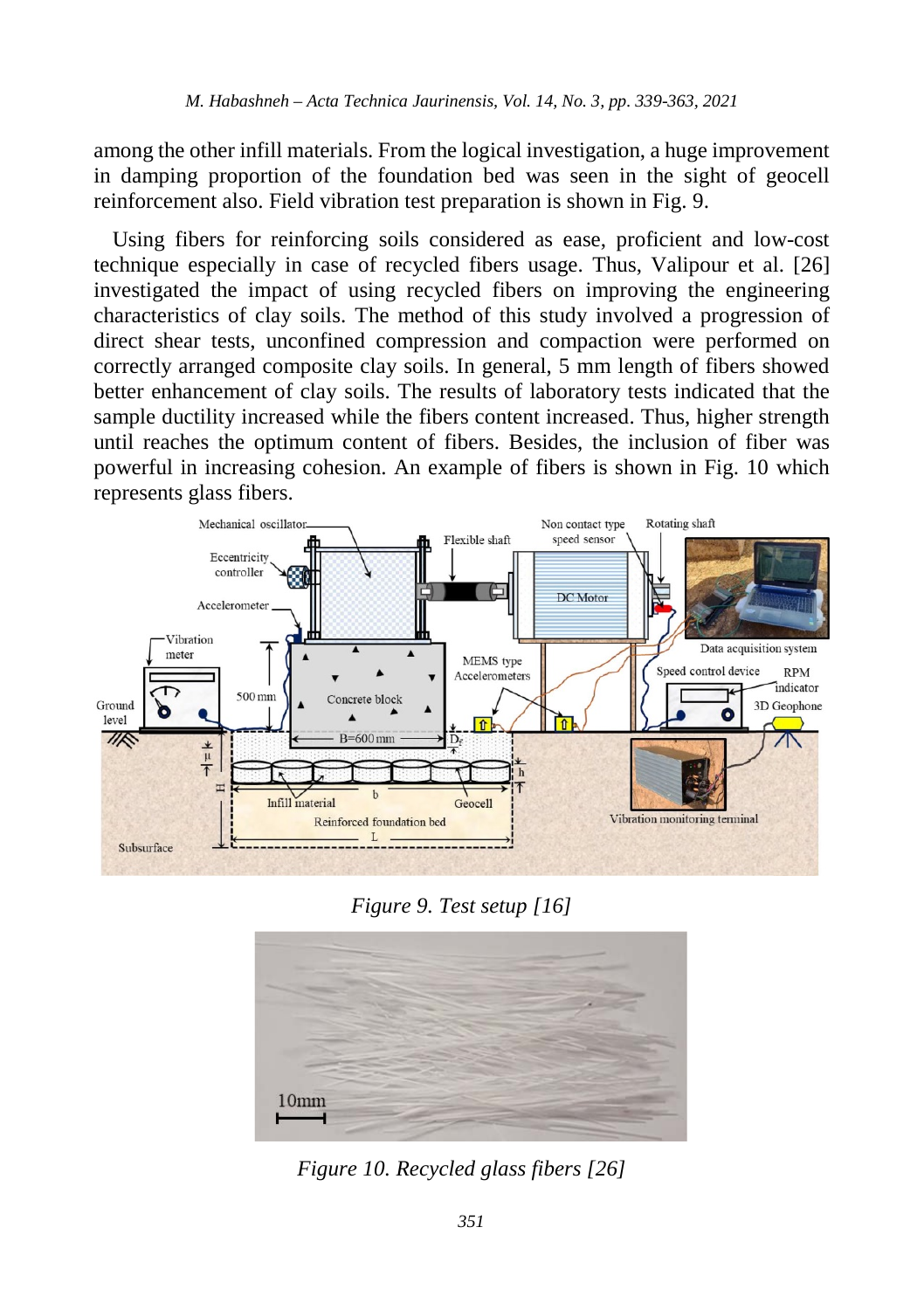In Alsirawan [27] study, a review of geosynthetic-reinforced pile-supported (GRPS) embankments had presented. The goal of this study was directing an outline of GRPS embankments. Thus, this paper presented a survey about the main boundaries influencing the conduct of geosynthetic-reinforced pile-supported (GRPS) embankments. By considering the design techniques that gauge load efficiency and tensile forces in the geosynthetic layers. In addition, it aimed to cope the problems which resulted because of soft foundations soils such as instability of sliding, excessive settlement and decrease in bearing capacity. Results featured the significance of utilizing GRPS embankments, yet in addition uncover the irregularities between design techniques. At long last, general decisions about the plans and development of GRPS frameworks were introduced. Typical GRPS embankment is shown in Figure 11 which contains piles and platform of load transferring.



*Figure 11. Geosynthetic-reinforced pile-supported embankment [27]*

#### 5.1.2. Stabilization and reinforcement of soil

In the article which had done by Salençon and Pecker [28], an extended theoretical framework of yield design theory. In case of shallow foundations assessment, the seismic bearing capacity could be evaluated by implementing yield design theory. That idea which was dependent on in-situ soil reinforcement, was simple to execute, economic and fundamentally improved the seismic bearing capacity for the foundations. The theory validated through series of numerical studies. Much more significant was the way that this foundation concept authorizes philosophy of design capacity in foundation engineering. It looked thusly extremely encouraging for expanding the safety of structures.

A comprehensive review about low-cost soil stabilization methods had done by Ramaji [29] where different methods of expansive soil reinforcement discussed including rewetting, control of compaction and moisture, thermal methods, and chemical stabilization. Each of these techniques might have the disservices of being inadequate and costly. In view of writing, Portland concrete, lime, fly debris and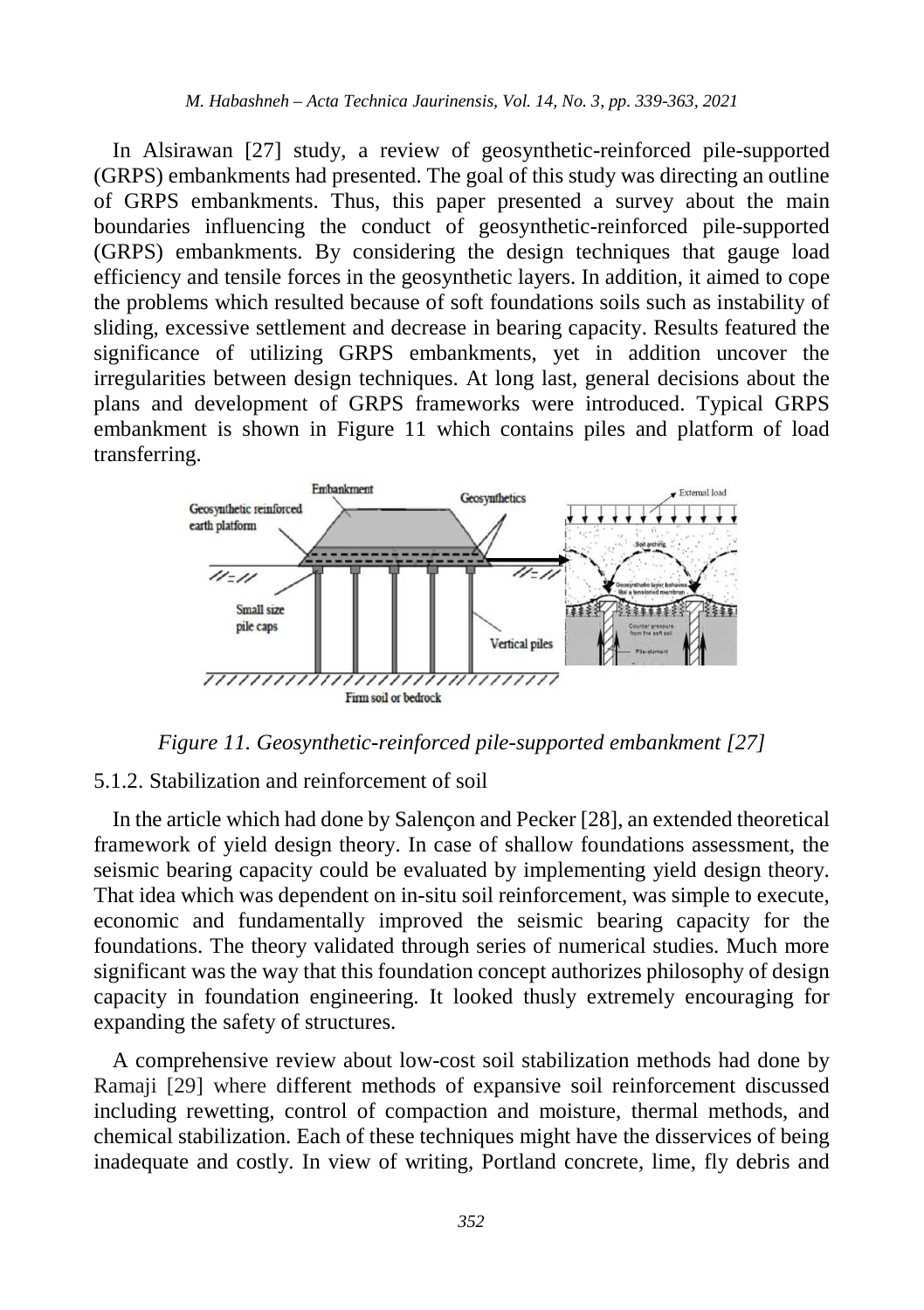scrap tire were ease and successful to soil reinforcement. According to the study, it was reported that every year a ton of waste rubber are created and consumed an extraordinary space. Thus, it was important to discover an answer for take care of this issue. One of the arrangements is utilization of various size waste rubber in reinforcement of soil.

Shukla et al. [30] made an overview of the essential concepts of reinforcement of soils. Two major groups had classified the reinforced soil which were: randomly distributed fibers and systematically reinforced soil. This study stated that even if the reinforcing technique differs from one type to another, the fundamental concept still the same for all kinds of soils. In other words, the friction/adhesion of soilreinforcement was basic for all reinforcement. The authors suggested that performing more triaxial tests of large specimens is crucial to show reinforced soil behavior.

Another review had done by Gowthaman et al. [31] which showed the characteristic of plant fibers as situated dispersed fiber- reinforced soil and arbitrarily conveyed fiber- reinforced soil were widely talked about and accentuated the motivation of fiber- reinforced soil dependent on the arising pattern. Review likewise endeavours to investigate the significance of biochemical structure of natural fibers on performance in subsoil reinforced circumstances. The treatment techniques which improved the lifetime and behavior of fibers, were likewise introduced. While illustrating the flow capability of fiber reinforcement technology. Finally, some key research gaps had been featured at their significance. Also, the review clearly showed that there was an impressive research gap because of the absence of large-scale examinations on fiber-soil reinforcing technique, as large portion of the investigations performed up to that day were small-scale laboratory studies.

#### 5.1.3. Stabilization and reinforcement of soil

Eller and Fischer [15] presented a comprehensive review about railway substructures. The authors' point was to sum up the aftereffects of significant international publications and, in view of these, to give a thorough survey about the advanced ballasted tracks' foundation. The approach which was implemented in this article was doing a summary of the foundation and its protection layers. Besides, the geosynthetic cementitious composite materials were talked about. The main discoveries of the proposed work were that the encounters of the geosynthetics and other protection layers capacities showed that a potential utilizing of geosynthetic cementitious composite mat beneath the ballast could be a decent solution for reestablishing short segments of the railway tracks. After examined the related research, the benefits, and weaknesses of GCCM layers in the railway foundation can be adequately characterized. In addition, factual deterioration interaction can be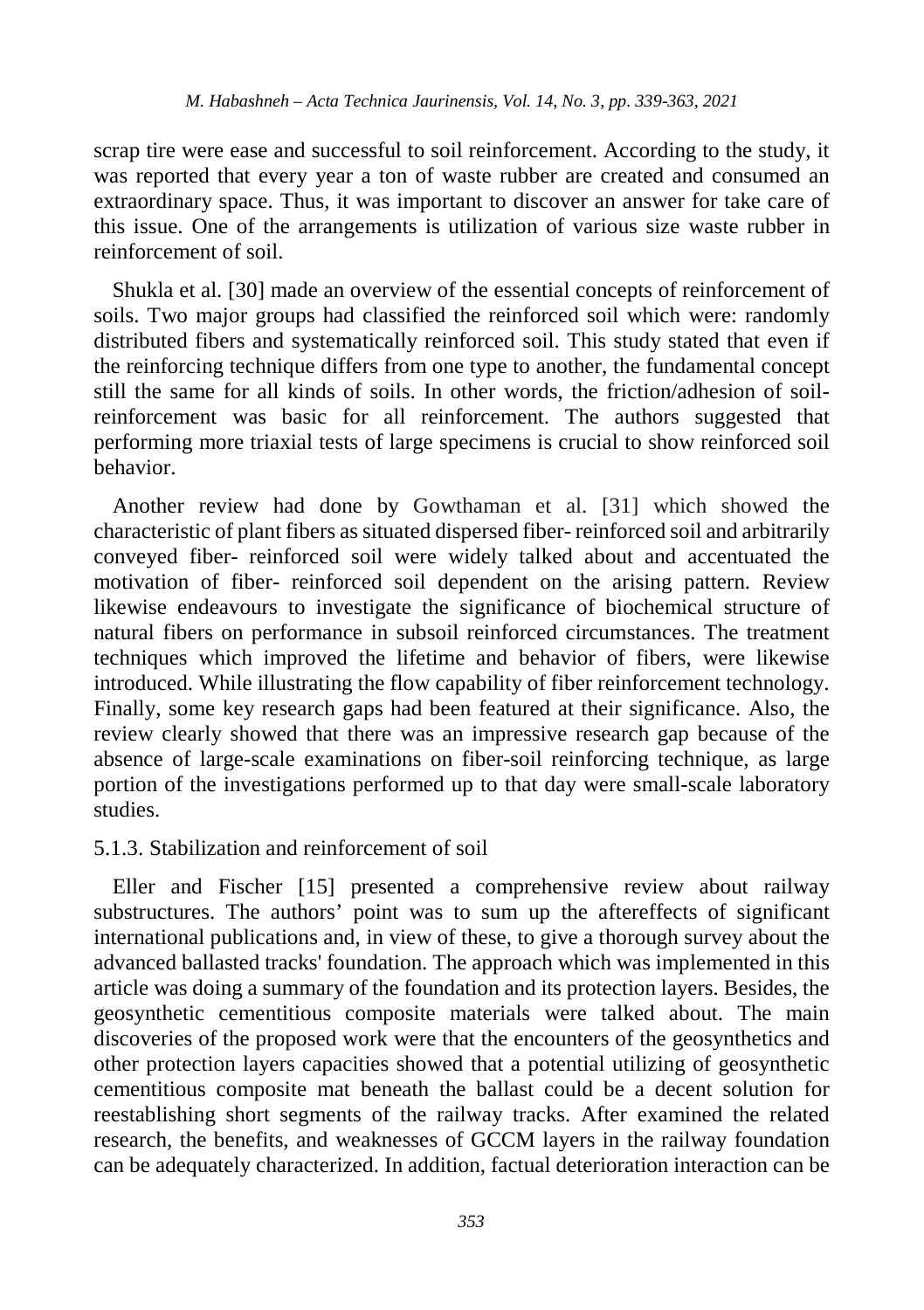resolved. Finally, the authors mentioned according to the encounters which was attracted the article that the failures of local track could be solved by using concrete canvas or GCCM.

A cost efficiently techniques to solve the local substructures problems had considered in the study of Eller et. al. [3]. The factors which might cause failures of local substructures were viewed. In addition, the protection layers of railway were viewed as well which are competent for railway structures. By summarizing the material properties and previous experiences, the authors reported that the usually used techniques do not provide cost productively improving solution for substructure issues. However, they researched the implicit qualification of the referenced new advances such as the injection technologies and cementitious geosynthetic mats which can be cost efficiently solutions of the mentioned issues. Some failures of local substructures that lead to track's distortion are presented in Fig. 12.



*Figure 12. Local substructure failure [32]*

A brief literature review according to the fracture of the railway ballast particles was introduced by Juhász and Fischer [32]. Providing better understanding of the international achievements was the goal of this work. With the assistance of the prepared articles with the principal subject of discrete element modelling (DEM). Rock materials can be examined from a different viewpoint. The components can be analysed in laboratory conditions absolutely from the quarry, or by acquiring previously fragmented particles came from railway tracks. Furthermore, DEM models can be made by utilizing PC programming. This article handled just a small fragment of the literature. Although each DEM theme was interesting, they all elaborate assessment of debasement of particles here and there. This review paid attention to model structure, including particle calibration and construction.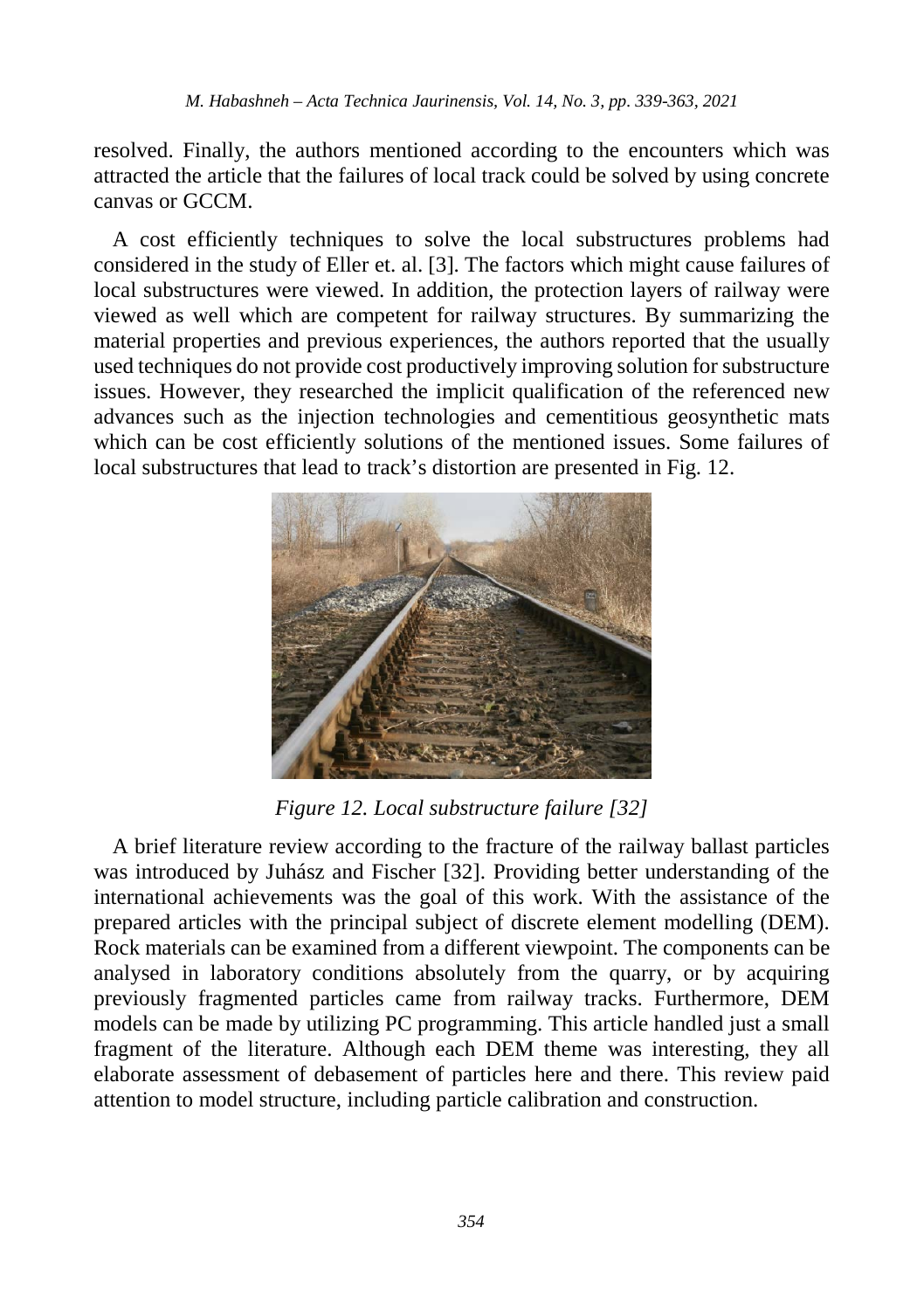#### **5.2. Case studies**

#### 5.2.1. Rehabilitation of railways

Fortunato et al. [33] presented a few aftereffects of exploratory work completed on a deactivated rail stretch, utilized as an experimental site. This examination was acted to evaluate the practicality of some structural solutions, utilizing reinforcement layers worked with unbound granular materials (UGM) and concrete bound granular mixtures (CBGM). Since that diverse structural solutions can be set up for recovery purposes, with respect to the current track conditions. Among different perspectives, the plan of these structural solutions relies upon the hydrogeological conditions that happen along the line, on the attributes of the foundation soils and on the current ballast layer. The non-destructive in situ tests had been considered as helpful tools for the assessment of the current railway and take into consideration the reinforcement condition and its development in time. The qualities of the materials got with in situ testing showed that lab triaxial tests can give appropriate resilient modulus values. The measured deflections of tests are presented in Fig. 13.



*Figure 13. Results of tests [33]*

It tends to be reasoned that it is feasible to reinforce the rail track foundation with a moderately dainty layer of aggregate blended in with aggregate. In any case, it ought to be focused on that lone the evaluation of versatile behavior of the materials was finished with these investigations. It was important to gauge the drawn-out exhibition of every one of the arrangements tried. Execution assessment ought to think about the perpetual deformity. Because of CBGM, it is important to assess the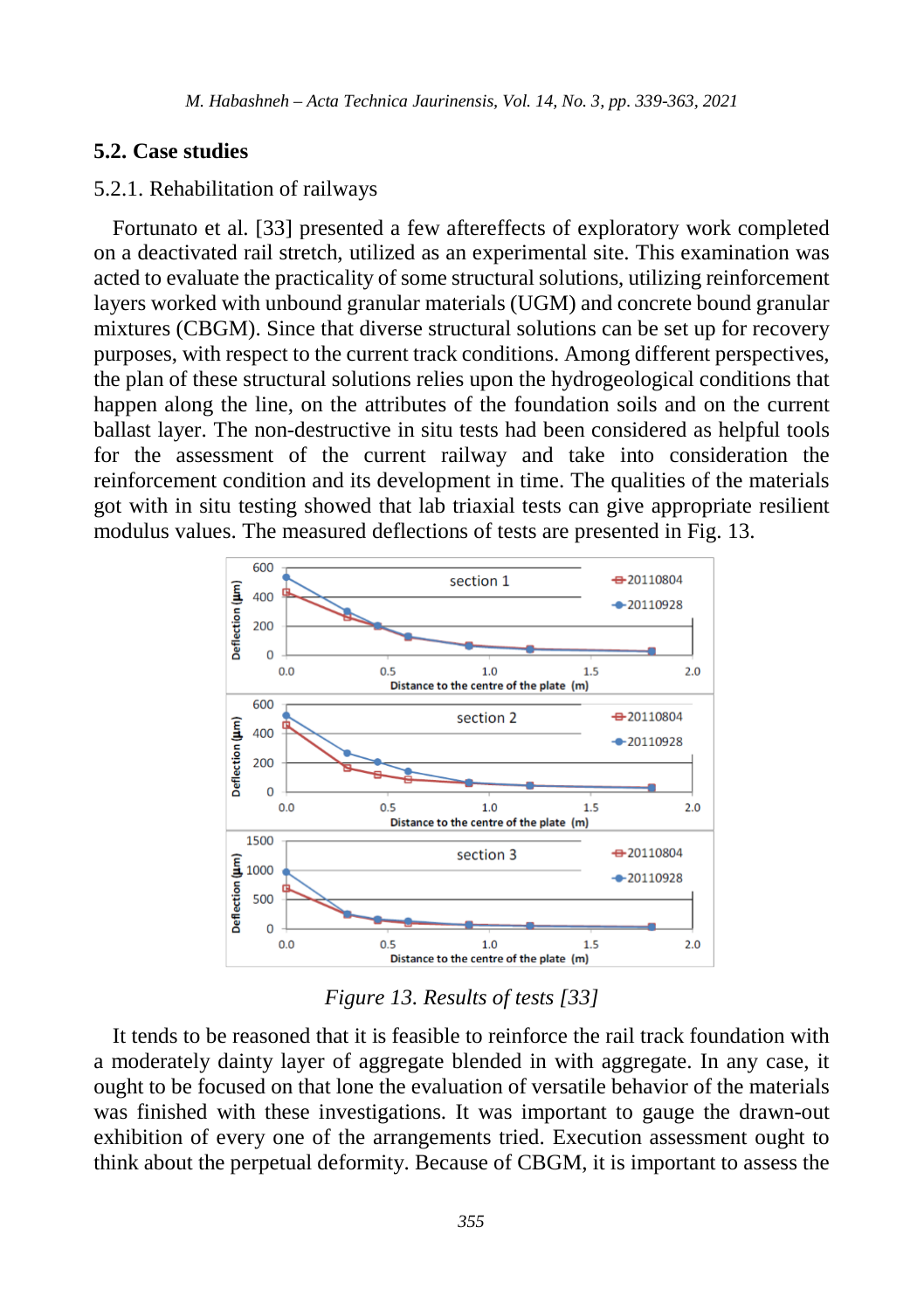chance of cracking and corruption of the layer and the expansion of the permeability, which is lacking to the foundation behavior. Fig. 14 represents test device of ground penetrating radar which contains pairs of air-coupled antennas.



*Figure 14. Test equipment of Ground penetrating radar [33]*

The research subject of the breakage test for the railway ballast particles with remarkable lab test outcomes was showed by Juhász and Fischer [34]. Since most of railway lines on the planet have purported customary superstructure (ballasted tracks). The authors reported that in the previous few years there were a great deal of railway restoration projects in Hungary, just as abroad. Also, according to their suggestion, we can notice that these days cannot be considered typical that there was enough railway ballast in satisfactory quality, due to the changes and limitations in the connected guidelines in Hungary since 2010.

The principal objective of that study was to have the option to simulate the stressstrain impact of ballast particles in genuine and target path in research facility conditions just as in discrete element modelling. The methodology which was mentioned in the study can be considered as more practical for testing ballast samples than standardized abrasion tests. Different derelictions identified with computation of time spans between ballast screenings have been considered, such as: in the entire ballast cross area tantamount measure of breakage was not figured as the one that was estimated in referred laboratory tests, contaminating impacts on ballast (for example dust and breakage), and the impact of track geometry.

## 5.2.2. Rail track substructure improvement

Indraratna et al. [35] outlined the benefits of the proposed DEM and FEM models regarding catching the right stress-strain and degradation reaction of ballast with specific accentuation on particle breakage and fouling, just as uses of geosynthetic. Numerical modelling could mimic these perspectives subject to different sorts of loading and boundary conditions for a scope of material properties. So, in this work, the stress strain and degradation reaction of ballast was examined through discrete element (DEM) and limited component (FEM) techniques. In DEM, sporadically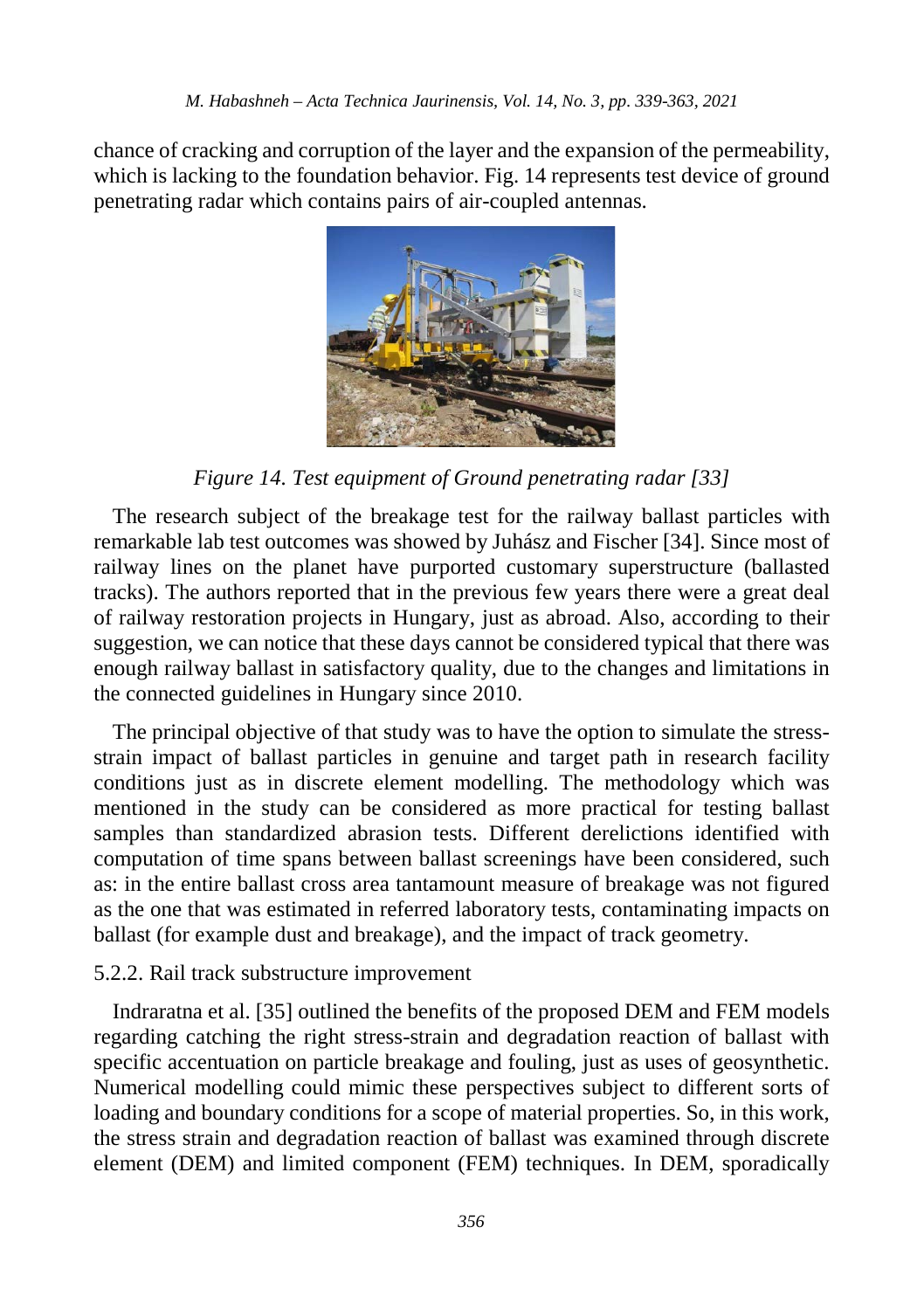moulded ballast aggregates were reproduced by amassing together circles in fitting sizes and positions.

In FEM, a composite multilayer track framework was mimicked and an elasticplastic model with a non-affiliated flow rule was utilized to catch ballast debasement. These DEM and FEM reproductions showed a decent concurrence with enormous scope lab tests. two distinct instances of subgrades had a match between the FE predictions and the laboratory data which resulted from experimental tests. The discoveries of these numerical examinations at the miniature and full scale, took into consideration a superior comprehension of urgent perspectives, for example, the mechanism of ballast-geogrid interface and long-term distortion and corruption.

In their study, Chawla et al. [36] performed static and cyclic tests on railroad track models. Tests were performed with two distinct thicknesses of subballast layers. Geogrid or geotextile or both were used to reinforce the tracks at appropriate interfaces. The results of tests on supported track models were introduced to assess the impacts of the sort of geosynthetic reinforcements, subballast thicknesses and kinds of subgrades on relocations of and incited vertical weights on each track layer.

Due to low permeability and high plasticity of the clay, it was noticed that mudpumping was not critical in case of tracks which laid on clayey soil subgrade. For such tracks, the provision of a geogrid alone at the ballast-subballast interface was more effective in reducing the tie displacements, ballast and subballast strains, and subgrade displacements when compared to the provision of a geotextile alone at the subballast-subgrade interface.

# **6. Conclusion**

The current review endeavours to draw out the comprehension of soil reinforcing methods to have better understanding of numerous techniques which are highly important for considerable stabilization. Thus, the aim of this paper was to review the literature of special reinforcement solutions of railway permanent ways' soil substructures. According to various experimental tests such as triaxial and direct shear tests, the shear strength of the soil is increased when the fibers is added to the soil. The significant factors that might lead to the failures of substructures such as excessive water in the subgrade and existence of fine-grained soils were viewed in this paper also.

Based on the review, the following remarks could be obtained:

• There are various reinforcement methods can be considered as effective techniques for enhancing engineering properties of soils.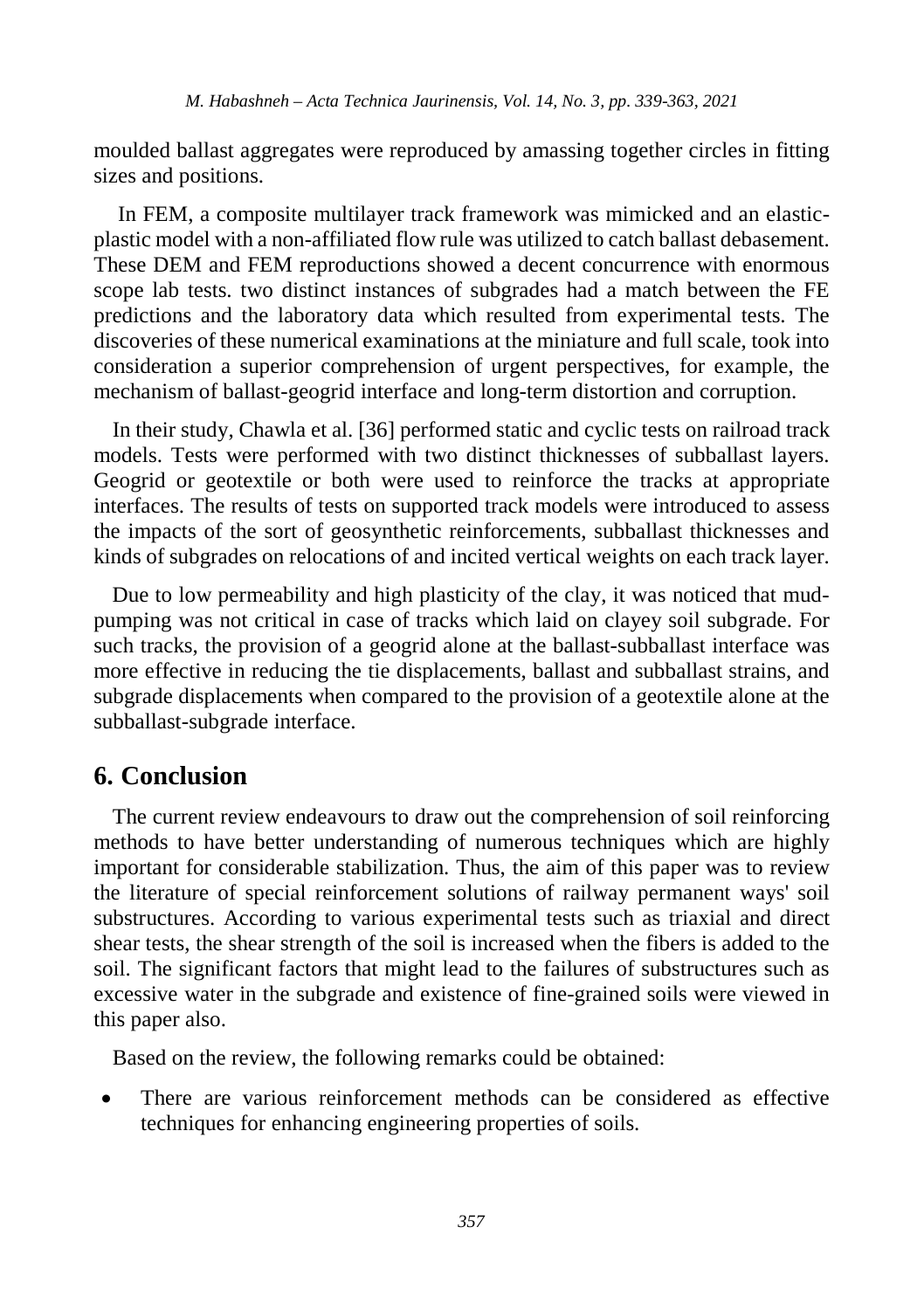- Potential utilizing of geosynthetic cementitious mat beneath the ballast could be a decent solution for re-establishing short segments of the railway tracks.
- Subgrade problem might occur because of several factors such as load, environment, and soil factors.
- According to the literature, various methods can be considered as effective techniques for railways strengthening.
- Special reinforcement solutions such as geosynthetic and fibrous reinforcement methods approved that it can be used as crucial methods for support the foundations of the railway tracks.

# **7. Summary**

To sum up, this paper aimed to make detailed review of the previously published scientific journal papers. In general, most of papers that listed in this study approved that strength and stiffness of soils was improved by introducing reinforcement. In other words, as mentioned previously, soils are weak in tension generally, thus the using of different soil reinforcement techniques approved that the load efficiency of the soil increases in case of reinforcement presence.

Many of substructure failures which are related to railway tracks have been considered and cost efficiently solutions have been studied through this literature. Finally, different laboratory and in-situ tests have been considered to show the effects of each reinforcement method.

# **8. Research gap and future scope**

Based on this review, key research gaps have been mentioned. In addition, valued suggestions and recommendations have been given for the future development and promotion of various soil reinforcement techniques. Understanding the behavior of different soil reinforcement techniques at different subsoil conditions is highly essential for reliable improvement of soil properties. Further studies will allow more practical and accurate analysis and consequently spreading reinforced soil techniques.

Up to date, challenges about cost, maintenance availability, drainage and construction restrict the application of the special reinforcement solutions of railway permanent ways' soil substructures. However, some of those problems are settled, further researches are still needed to improve the ballasted track.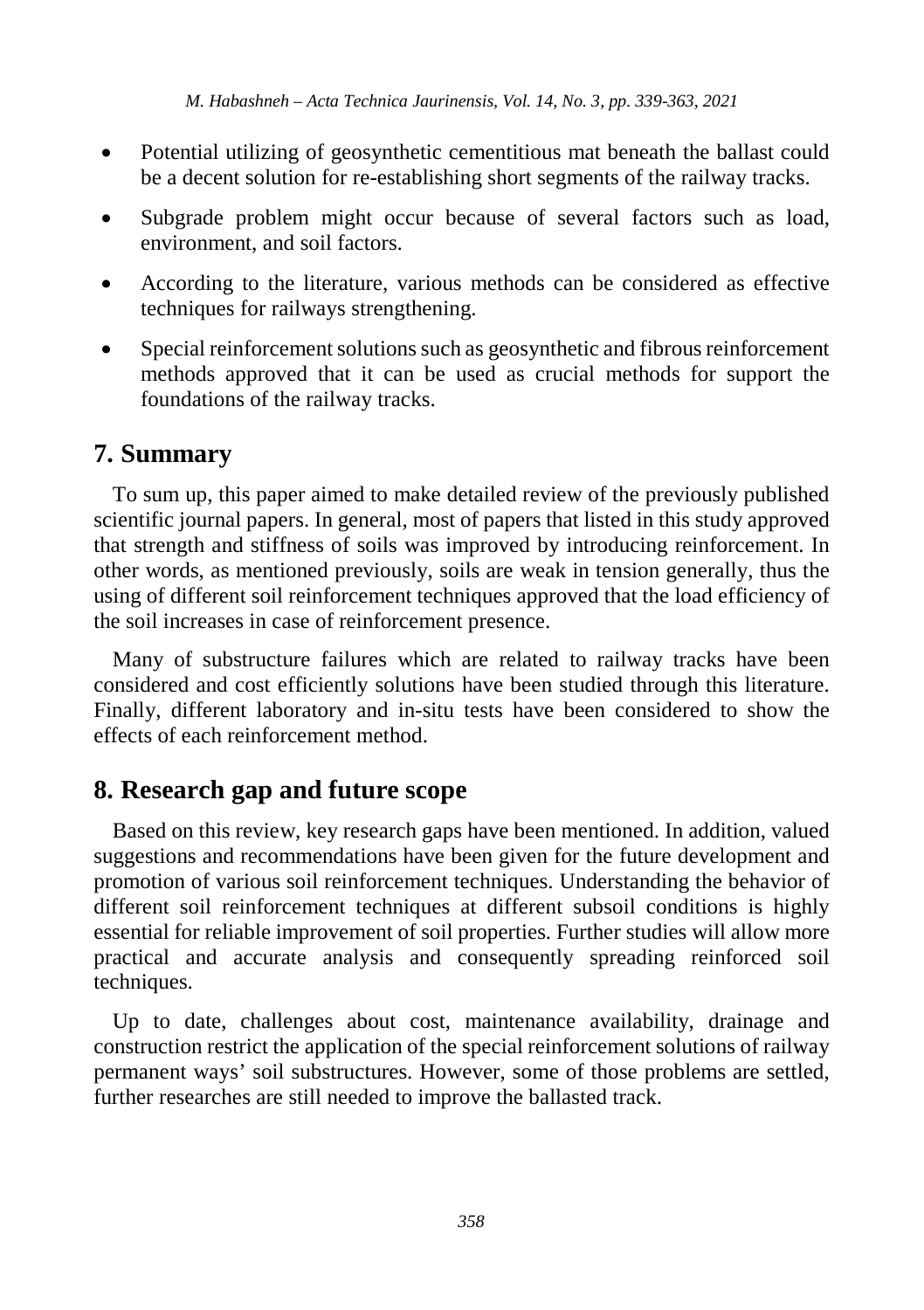# **References**

- [1] S. Kazemian, B. B. K. Huat et al. A review of stabilization of soft soils by injection of chemical grouting, *Australian Journal of Basic and Applied Sciences* 4 (12) (2010) pp. 5862–5868.
- [2] H. I. Ling, D. Leshchinsky, F. Tatsuoka, eds. Reinforced soil engineering: advances in research and practice. *CRC Press*, 2003.
- [3] B. Eller, S. Fischer. Tutorial on the emergence of local substructure failures in the railway track structure and their renewal with existing and new methodologies, *Acta Technica Jaurinensis* 14 (1) (2021) pp. 80–103. doi: *<https://doi.org/10.14513/actatechjaur.00565>*
- [4] W. E. Ebersohn, E. T. Selig. Evaluation of Substructure Using Field Tests. Report No. LA-009, *Association of American Railroads*, Washington, DC, (1996).
- [5] E. T. Selig, J. M. Waters. Track geotechnology and substructure management. *Thomas Telford*, 1994. doi: *<https://doi.org/10.1680/tgasm.20139.fm>*
- [6] D. Li. Railway track granular layer thickness design based on subgrade performance under repeated loading. Ph.D. thesis. University of Massachusetts Amherst (1994).
- [7] D. Li, E. T. Selig. Wheel/track dynamic interaction: track substructure perspective, *Vehicle System Dynamics* 24 (1) (1995) pp. 183–196. doi: *<https://doi.org/10.1080/00423119508969624M>*
- [8] G. P. Raymond, Z. Cai. Dynamic track support loading from heavier and faster train sets. *Transportation Research Record* 1381 (1993).
- [9] T. Dahlberg. Some railroad settlement models a critical review, *Proceedings of the Institution of Mechanical Engineers, Part F: Journal of Rail and Rapid Transit* 215 (4) (2001) pp. 289–300. doi: *<https://doi.org/10.1243/0954409011531585>*
- [10] D. Li, E. T. Selig. Method for railroad track foundation design. I: Development. *Journal of geotechnical and geoenvironmental engineering* 124 (4) (1998), pp. 316–322.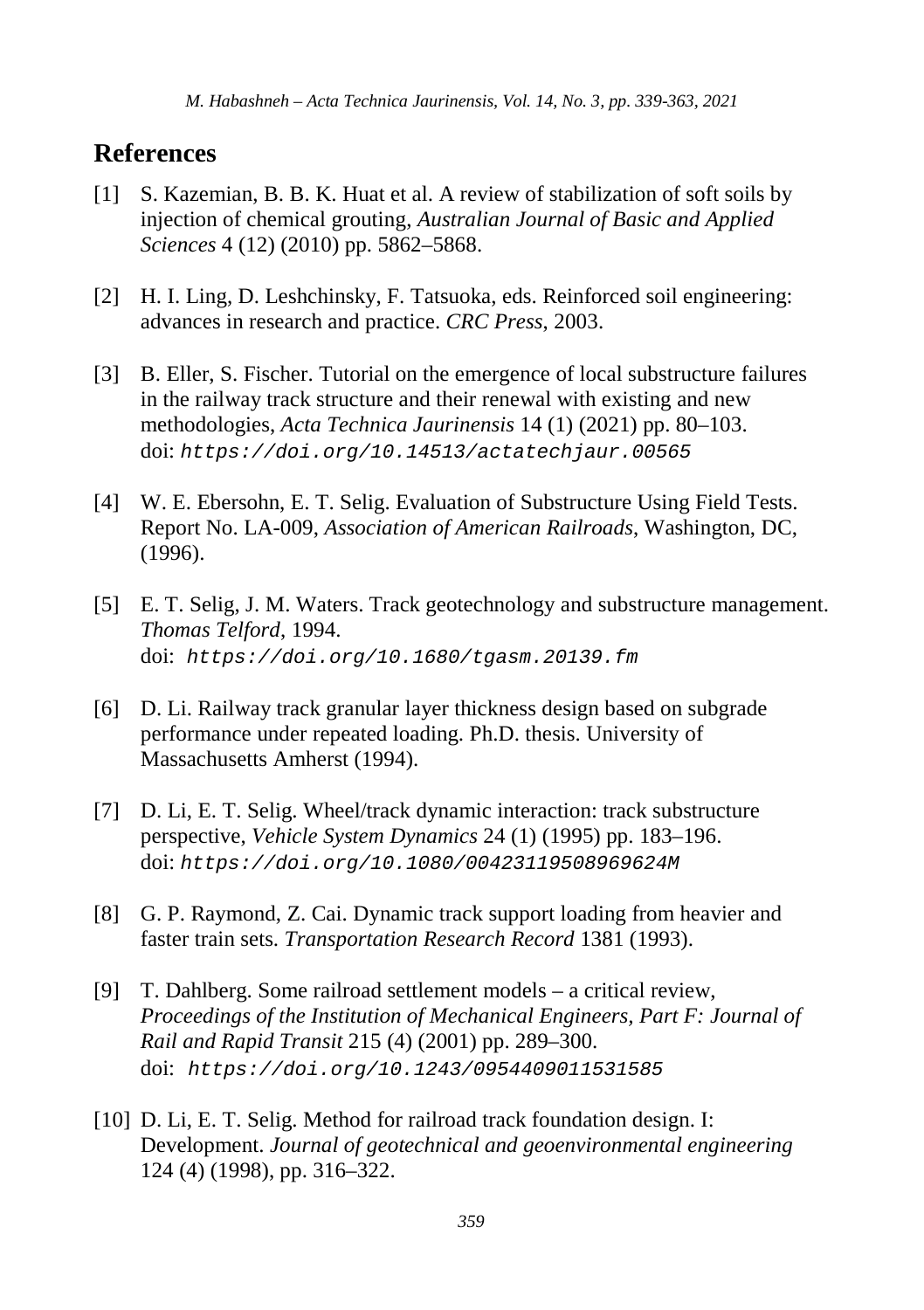*M. Habashneh – Acta Technica Jaurinensis, Vol. 14, No. 3, pp. 339-363, 2021*

doi: *[https://doi.org/10.1061/\(ASCE\)1090-](https://doi.org/10.1061/(ASCE)1090-0241(1998)124:4(316)) [0241\(1998\)124:4\(316\).](https://doi.org/10.1061/(ASCE)1090-0241(1998)124:4(316))*

- [11] R. L. Michalowski, A. Zhao. Failure of fiber-reinforced granular soils. *Journal of geotechnical engineering* 122 (3) (1996) pp. 226–234. doi: *[https://doi.org/10.1061/\(ASCE\)0733-9410\(1996\)122:3\(226\)](https://doi.org/10.1061/(ASCE)0733-9410(1996)122:3(226))*
- [12] A. Sawicki. Plastic limit behavior of reinforced earth, *Journal of geotechnical engineering* 109 (7) (1983) pp. 1000–1005. doi: *[https://doi.org/10.1061/\(ASCE\)0733-9410\(1983\)109:7\(1000\)](https://doi.org/10.1061/(ASCE)0733-9410(1983)109:7(1000))*
- [13] S. Wang et al. Volume change behaviour and microstructure of stabilized loess under cyclic freeze–thaw conditions, *Canadian Journal of Civil Engineering* 43 (10) (2016) pp. 865–874. doi: *https://doi.org[/10.1139/cjce-2016-0052](https://www.researchgate.net/deref/http%3A%2F%2Fdx.doi.org%2F10.1139%2Fcjce-2016-0052?_sg%5B0%5D=Z688lttq_BGr0jaRUXj789K9vaY5dmmeUavQd4ADrOFgvpnnvd9j0B-Bhqkf-fGJIuzyKPVEn-0yRSylEWMJZbh2TA.0PWlF0CFubni9r5LItw5iRYk2cwZQgCsbdE7dCG7jxnbkosBdboW33zXR4h7nldXOOwY77JRjeVr0zUc6yjZdQ)*
- [14] V. Toufigh. Experimental and Analytical Studies of Geo-Composite Applications in Soil Reinforcement. *Ph.D. thesis*, The University of Arizona (2012). URL *<http://hdl.handle.net/10150/255167>*
- [15] B. Eller, S. Fischer. Review of the Modern Ballasted Railway Tracks' Substructure and Further Investigations, *Science and Transport Progress. Bulletin of Dnipropetrovsk National University of Railway Transport* 6 (84) (2019) pp. 72–85. doi: *https://doi.org/10.15802/stp2019/195831*
- [16] H. Venkateswarlu, A. Hegde. Effect of infill materials on vibration isolation efficacy of geocell-reinforced soil beds, *Canadian Geotechnical Journal* 57 (9) (2020) pp. 1304–1319. doi: *<https://doi.org/10.1139/cgj-2019-0135>*
- [17] R. K. Rowe, K. L. Soderman. An approximate method for estimating the stability of geotextile-reinforced embankments, *Canadian Geotechnical Journal* 22 (3) (1985) pp. 392–398. doi: *<https://doi.org/10.1139/t85-050>*
- [18] D. T. Bergado, C. Teerawattanasuk. *2D and 3D numerical simulations of reinforced embankments on soft ground*, Geotextiles and Geomembranes 26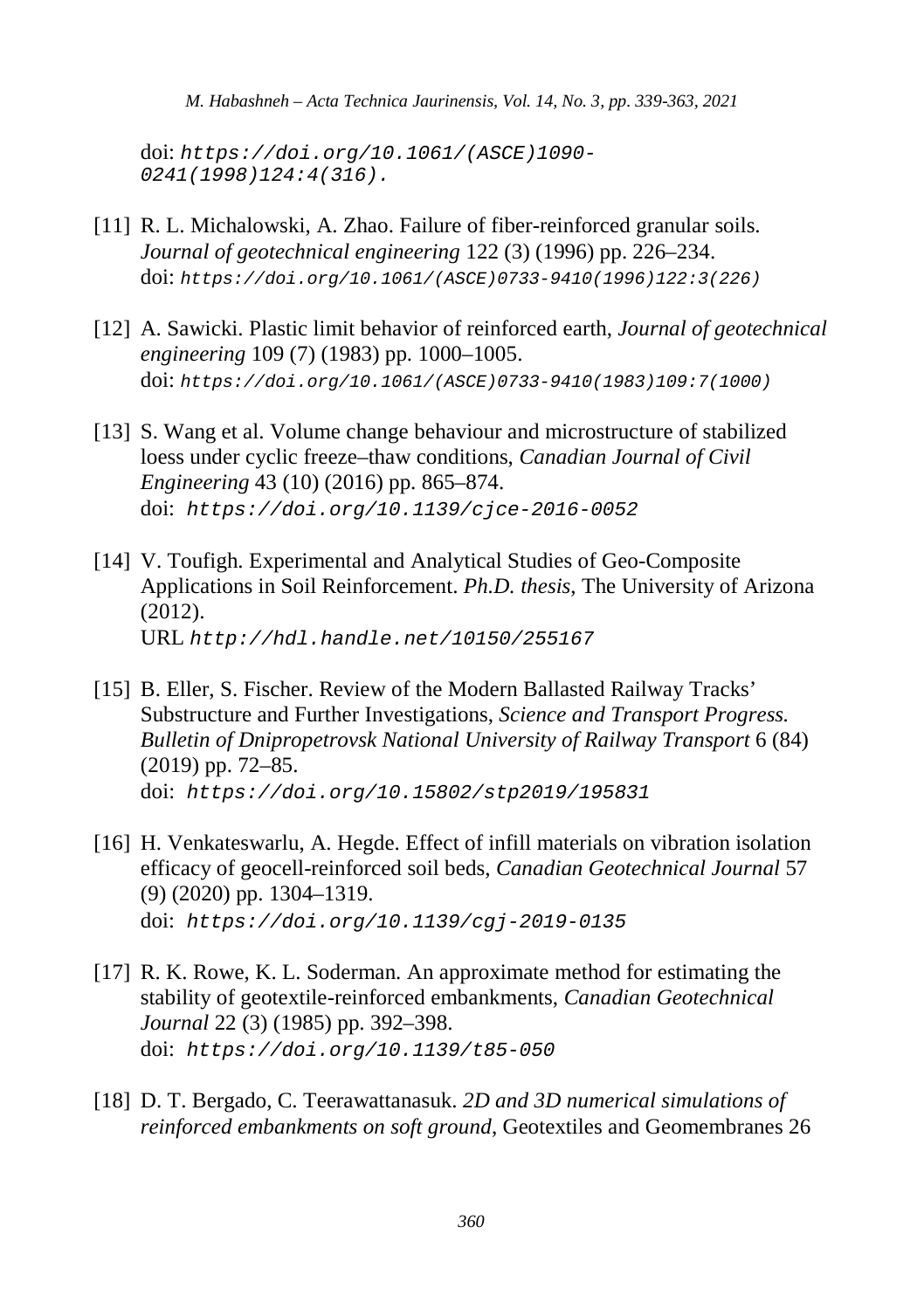*M. Habashneh – Acta Technica Jaurinensis, Vol. 14, No. 3, pp. 339-363, 2021*

(1) (2008) pp. 39–55. doi: *<https://doi.org/10.1016/j.geotexmem.2007.03.003>*

- [19] K. Farrag, Y. B. Acar, I. Juran. Pull-out resistance of geogrid reinforcements, *Geotextiles and Geomembranes* 12 (2) (1993) pp. 133–159. doi: *[https://doi.org/10.1016/0266-1144\(93\)90003-7](https://doi.org/10.1016/0266-1144(93)90003-7)*
- [20] T. M. Allen, R. J. Bathurst. Soil reinforcement loads in geosynthetic walls at working stress conditions, *Geosynthetics International* 9 (5-6) (2002) pp. 525–566. doi: *[https://doi.org/10.1680/gein.9.0227.](https://doi.org/10.1680/gein.9.0227)*
- [21] S. M. Hejazi, M. Sayyed et al. A simple review of soil reinforcement by using natural and synthetic fiber, *Construction and building materials* 30 (2012) pp. 100–116. doi: *<https://doi.org/10.1016/j.conbuildmat.2011.11.045>*
- [22] Ghazavi, Mahmoud, and Mahya Roustaei. "Freeze–thaw performance of clayey soil reinforced with geotextile layer." Cold Regions Science and Technology 89 (2013): 22-29. doi: *<https://doi.org/10.1016/j.coldregions.2013.01.002>*
- [23] Perkins, S. W., J. J. Bowders et al. Geosynthetic reinforcement for pavement systems: US perspectives, *International Perspectives on Soil Reinforcement Applications* (2005) pp. 1–13. doi: [https://doi.org/10.1061/40788\(167\)2](https://doi.org/10.1061/40788(167)2)
- [24] F. Vahedifard, S. Shahrokhabadi, D. Leshchinsky. Geosynthetic reinforced soil structures, *Journal of Geotechnical Engineering* 115 (10) (1989) pp. 1459–1478. doi: *<https://doi.org/10.1016/j.geotexmem.2016.01.004>*
- [25] B. O. Oyegbile, B. A. Oyegbile. Applications of geosynthetic membranes in soil stabilization and coastal defence structures, *International Journal of Sustainable Built Environment* 6 (2) (2017) pp. 636–662. doi: *<https://doi.org/10.1016/j.ijsbe.2017.04.001>*
- [26] M. Valipour, Mehdi, P. T. Shourijeh, A. Mohammadinia. Application of recycled tire polymer fibers and glass fibers for clay reinforcement,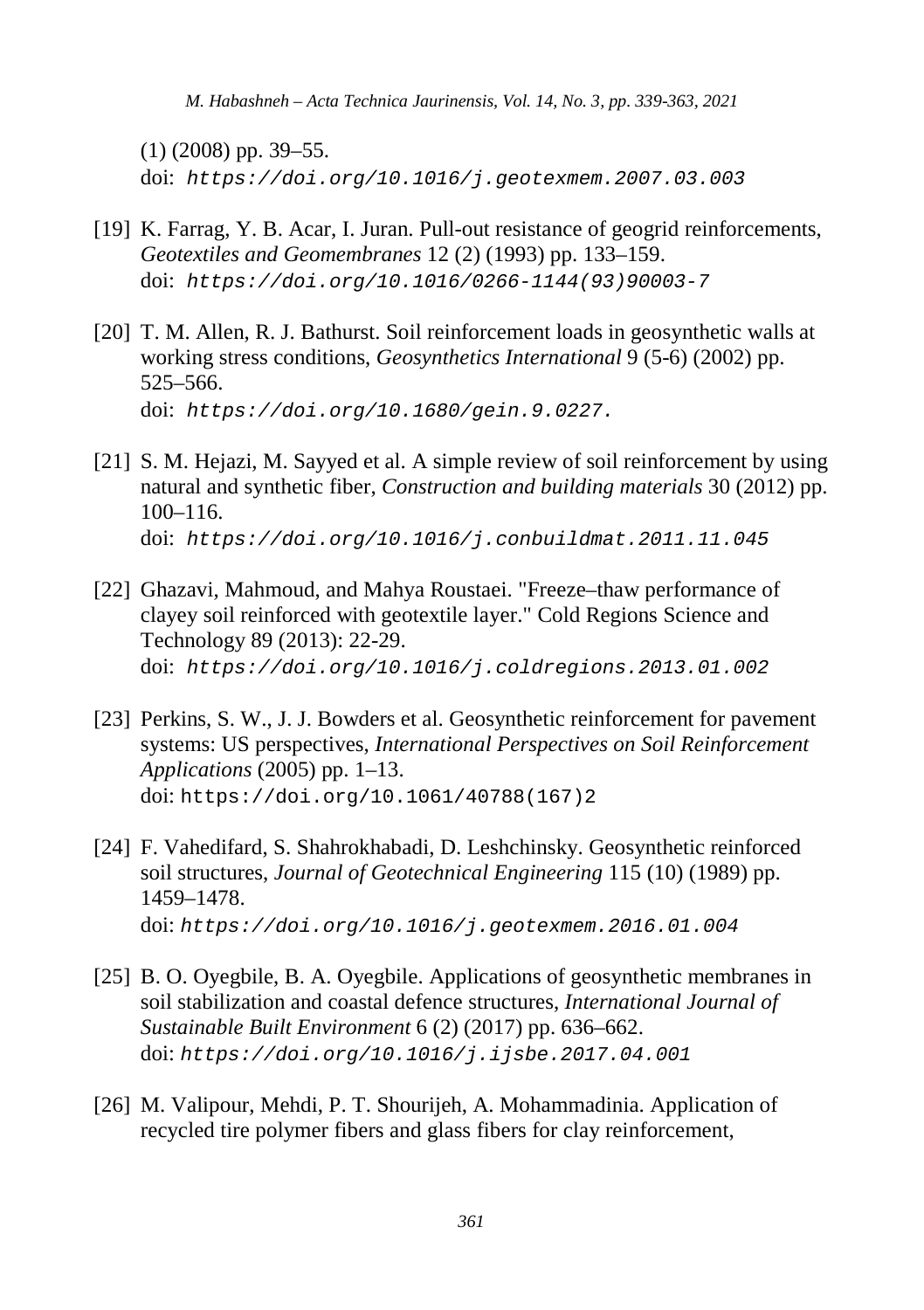*Transportation Geotechnics* 27 (2021) p. 100474. doi: *<https://doi.org/10.1016/j.trgeo.2020.100474>*

- [27] R. Alsirawan. Review of Geosynthetic-Reinforced Pile-Supported (GRPS) embankments-parametric study and design methods, *Acta Technica Jaurinensis* 14 (1) (2021) pp. 36–59. doi: *<https://doi.org/10.14513/actatechjaur.00566>*
- [28] A. Pecker, J. Salenc. Ground reinforcement in seismic areas. *Proceedings of the XI Panamerican Conference on Soil Mechanics and Geotechnical Engineering*. Iguac¸u, Brazil; 1999.
- [29] A. E. Ramaji. A review on the soil stabilization using low-cost methods, *Journal of Applied Sciences Research* 8 (4) (2012), pp. 2193-2196.
- [30] S. Shukla, N. Sivakugan, B. Das. Fundamental concepts of soil reinforcement – an overview, *International Journal of Geotechnical Engineering* 3 (3) (2009) pp. 329–342. doi: *https://doi.org/10.3328/IJGE.2009.03.03.329-342*
- [31] S. Gowthaman, K. Nakashima, S. Kawasaki. A state-of-the-art review on soil reinforcement technology using natural plant fiber materials: Past findings, present trends and future directions, Materials 11 (4) (2018) p. 553. doi: *https://doi.org/10.3390/ma11040553*
- [32] E. Juhász, S. Fischer. Tutorial on the fragmentation of the railway ballast particles and calibration methods in discrete element modelling, *Acta Technica Jaurinensis* 14 (1) (2021) pp. 104–122. doi: *<https://doi.org/10.14513/actatechjaur.00569>*
- [33] E. Fortunato, S. Fontul et al. Case study on the rehabilitation of old railway lines: experimental field works, *Proceedings of the international conferences on the bearing capacity of roads, railways and airfields*. 2013.
- [34] E. Juhász, S. Fischer. Railroad ballast particle breakage with unique laboratory test method, *Acta Technica Jaurinensis* 12 (1) (2019) pp. 26–54. doi: *<https://doi.org/10.14513/actatechjaur.v12.n1.489>*
- [35] B. Indraratna, S. S. Nimbalkar et al. Performance improvement of rail track substructure using artificial inclusions – Experimental and numerical studies,